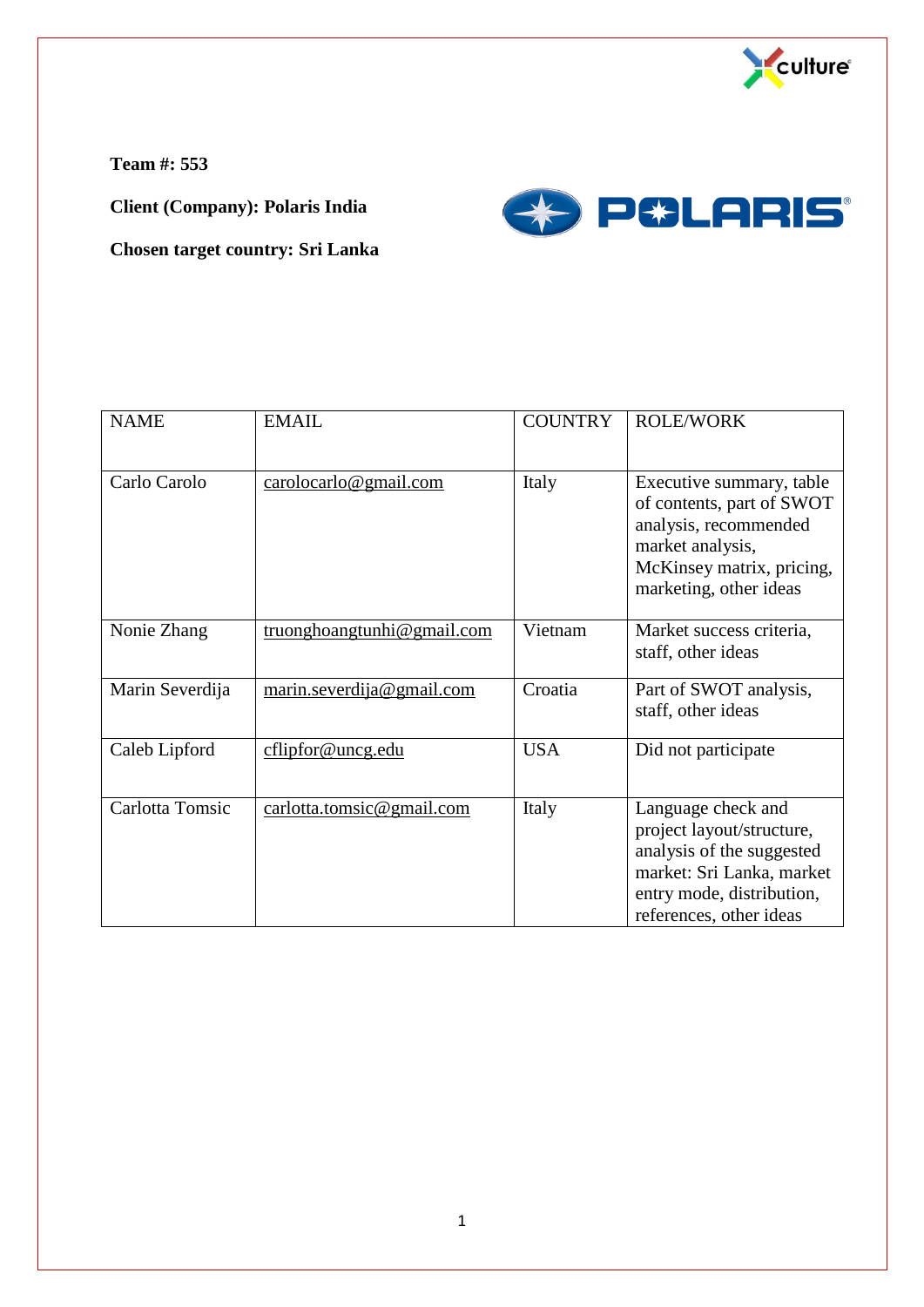

## EXECUTIVE SUMMARY

Polaris India was established as a wholly owned subsidiary of Polaris Industries Inc. (USA), which designs, engineers, manufactures and markets innovative, high quality Off Road Vehicles (ORVs), All Terrain Vehicles (ATVs), the Polaris Ranger®, Snowmobiles, Motorcycles and Electric powered vehicles.

We identified five key market characteristics for Polaris India to be successful: middleincome level with growing GDP per capita, presence of large open terrains and wilderness, agriculture and tourism oriented country, a large proportion of young adult's population and a stable and friendly political climate.

Based the key market criteria we chose Sri Lanka as the optimal market because comparing with other recommended markets, has the higher GDP per capita, a relevant tourism sector, strong relationships and exchanges with India and is the best-positioned country in the chart that considers the ease of starting a business (less procedures and relative cost). To confirm our decision we used these and other data to make a McKinsey matrix that shows the better position of this market compared to the other two.

As entry mode we recommend franchising which permits a relatively quick entry and penetration of the market with a rapid development and expansion of a store chain. It is characterized by low-risk and least financial and time investment and allows to Polaris to exercise some control over the distributors. Franchising also gives a better understanding of the market trends obtained by feedback reports from the franchisees about the local market.

The selling price of the Polaris RZR 1000 should be calculated by increasing the Indian price for a 10 % in order to cover the costs due to marketing policies, transport to the island and other export related costs. To promote sales and align interests of retailers with those of Polaris the company should apply the pay for performance approach.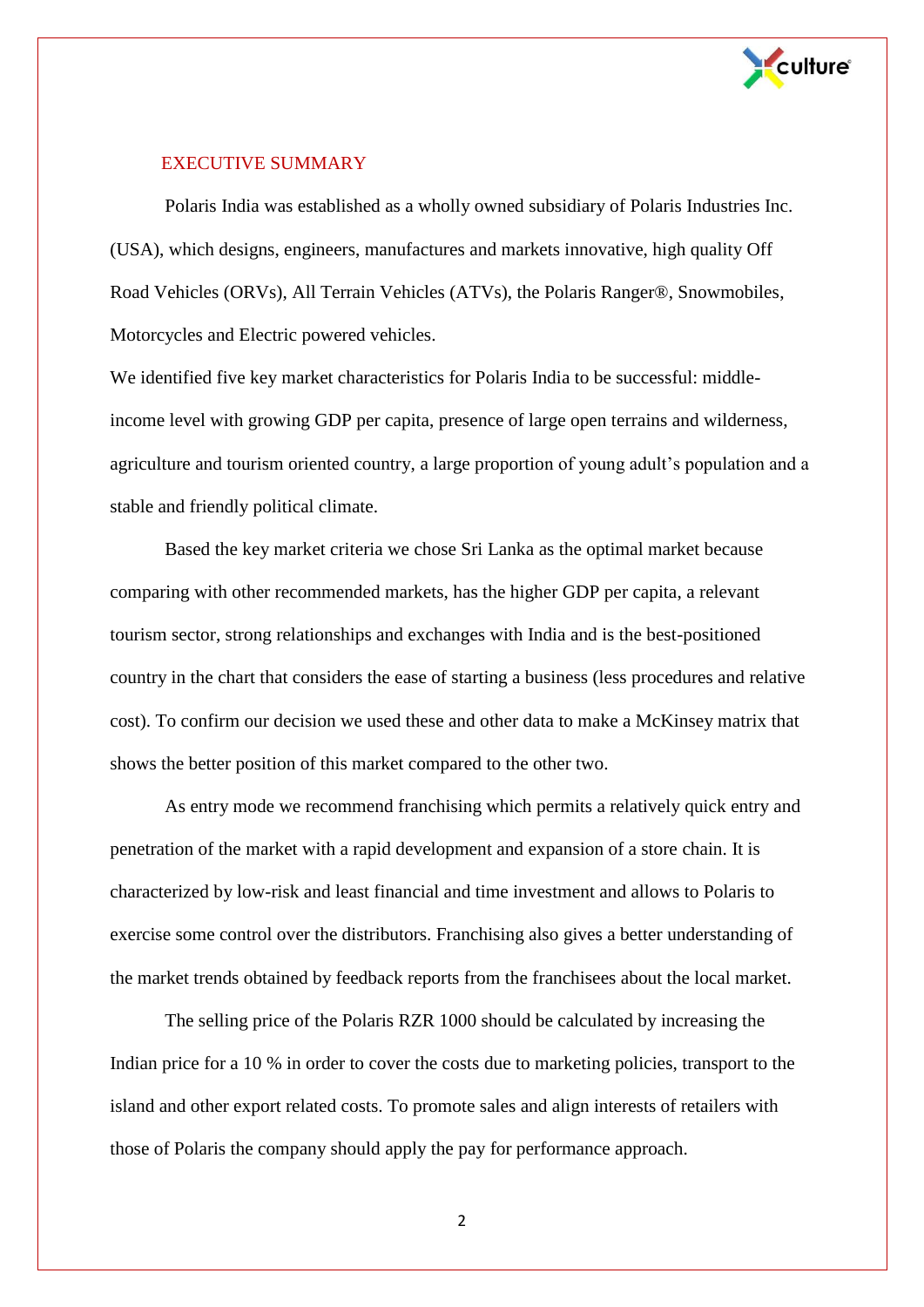

In marketing we suggest an investment of 15% of potential gross revenues divided in various items of cost such as the creation of Polaris Experience Zones, the official Website, advertising and social media marketing.

Talking about staffing we think that is not necessary to hire new staff, every franchisee will have total autonomy in hiring its personnel and all the training of the franchisees will be done by Polaris India staff, which is more prepared and have more experience.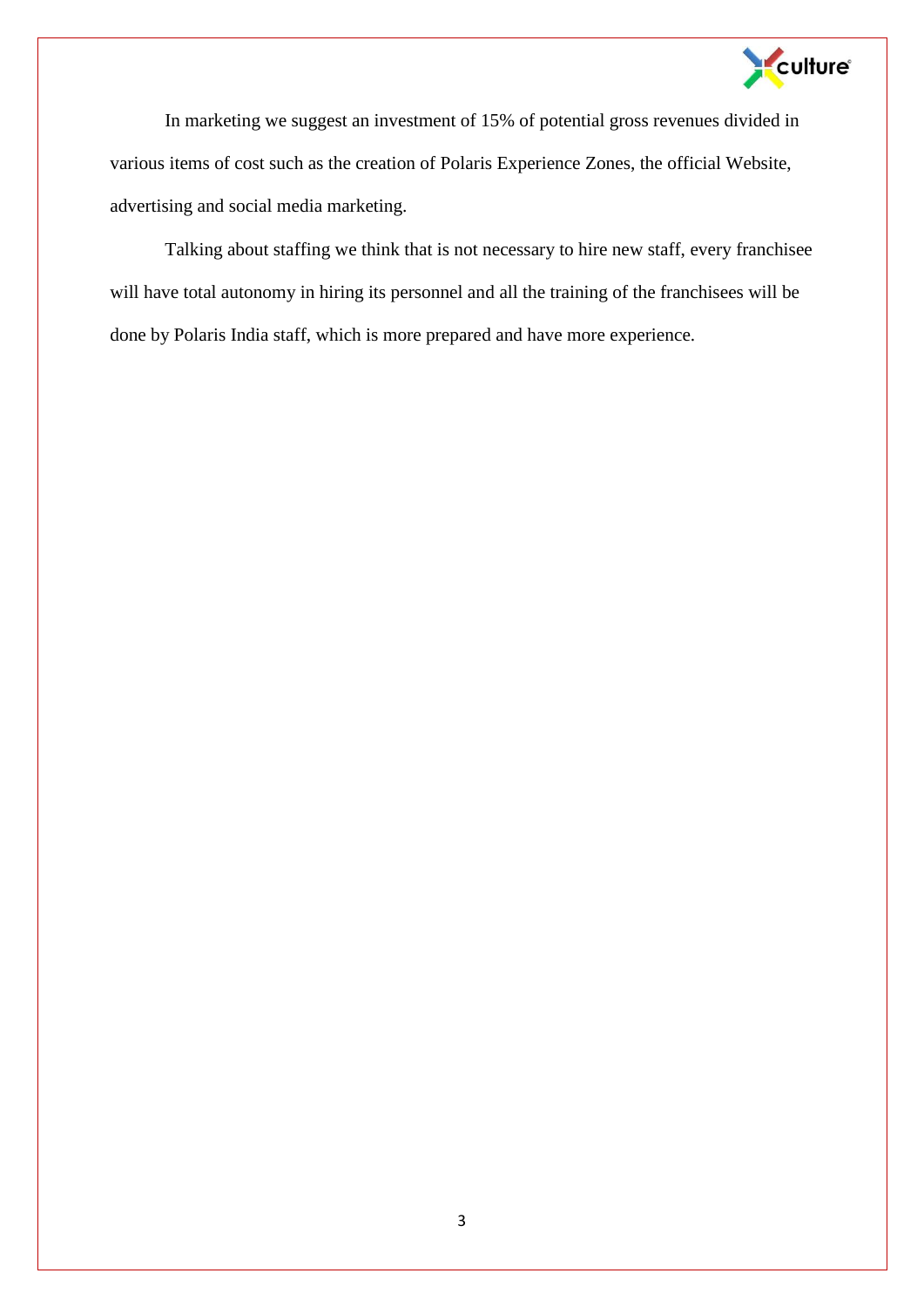

# **TABLE OF CONTENTS**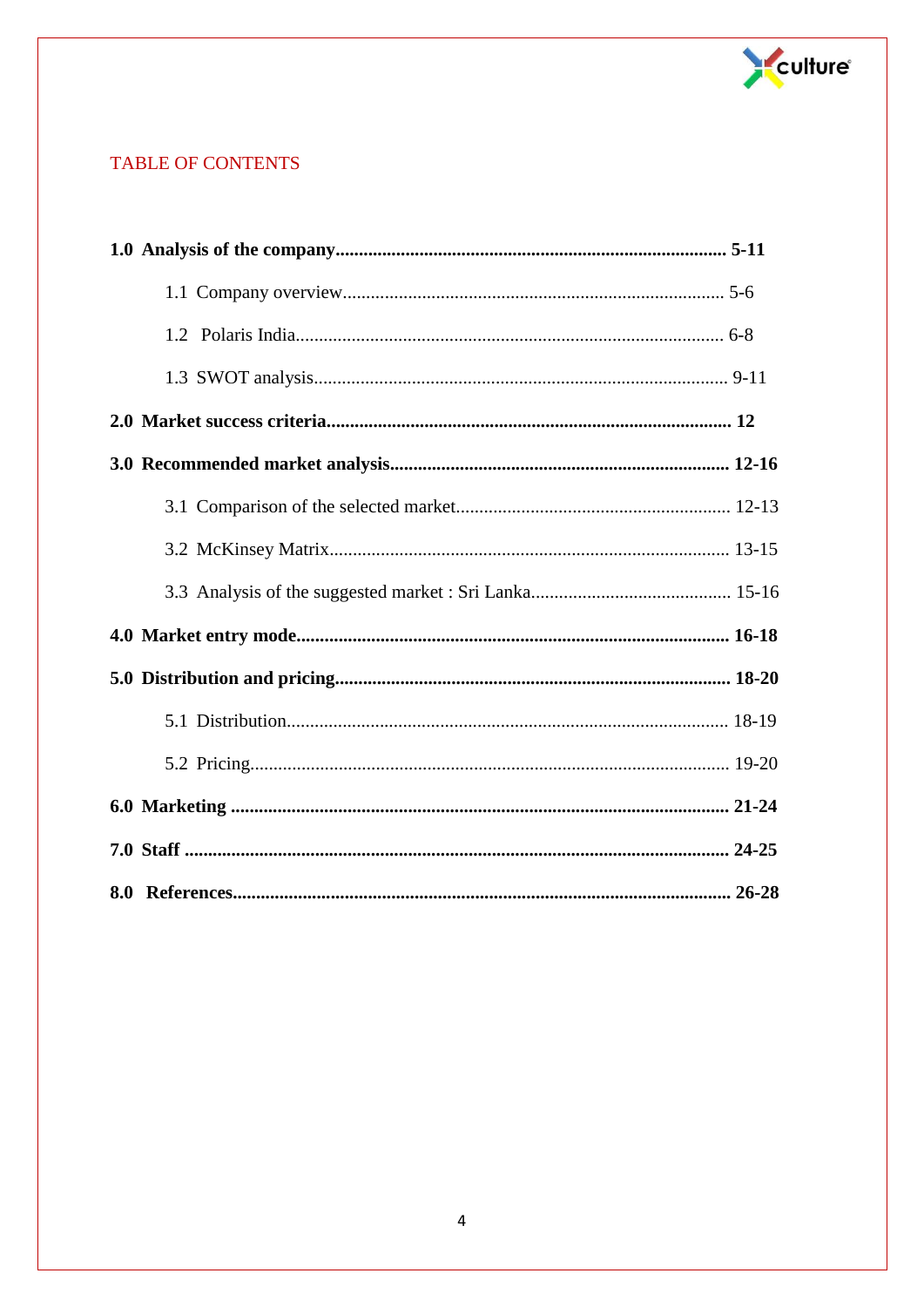

#### 1.0 ANALYSIS OF THE COMPANY

#### 1.1 Company overview<sup>1</sup>

The American manufacturer Polaris Industries is specialized in the production of offroad vehicles, snowmobiles, motorcycles and electric vehicles. It was founded in Minnesota in 1954 by Edgar Hetteen, Allan Hetteen and David Johnson and now has offices all around the world. Polaris started producing snowmobiles and their models first entered the market in January 1956. Then in 1985 the company introduced its first All-terrain vehicle (ATV). Since its beginning Polaris has always been a company that takes innovation and high-quality tailormade products into account and provides solutions. Which is why in the 1998 it started producing the Rangers, utility vehicles, having in mind farmers, hunters, ranchers and homeowners. Then the company wanted to satisfy riders' needs and introduced a brand-new motorcycle, Victory and later decided to enlarge its motorcycle business and acquired Indian Motorcycles. To enlarge its range of products, Polaris added GEM (Global Electric Motorcars), battery electric vehicles, to its offer.

In 2010 part of its utility and sports vehicle assembly was relocated to Mexico but the company snowmobiles are still 100% made in USA.

Polaris has two major international branches: Polaris Europe and Polaris India. It globally employs more than 3,000 people and has almost \$2 billion of revenues. Since 1987 Polaris Industries has been listed on NYSE under the symbol "PII".

## 1.2. Polaris India<sup>2</sup>

l

Polaris India, a wholly owned subsidiary of Polaris Industries, launched on the Indian market some of Polaris flagship products such as Polaris ATV, side-by-side Ranger and RZR

<sup>&</sup>lt;sup>1</sup> Source: Polaris Industries Website (2016),<http://www.polaris.com/en-us/home.aspx> and Polaris India Website (2016)[, http://www.polarisind.in/](http://www.polarisind.in/)

<sup>&</sup>lt;sup>2</sup> Source: Polaris India Website (2016),  $\frac{http://www.polarisind.in/100000}{http://www.polarisind.in/1000000}$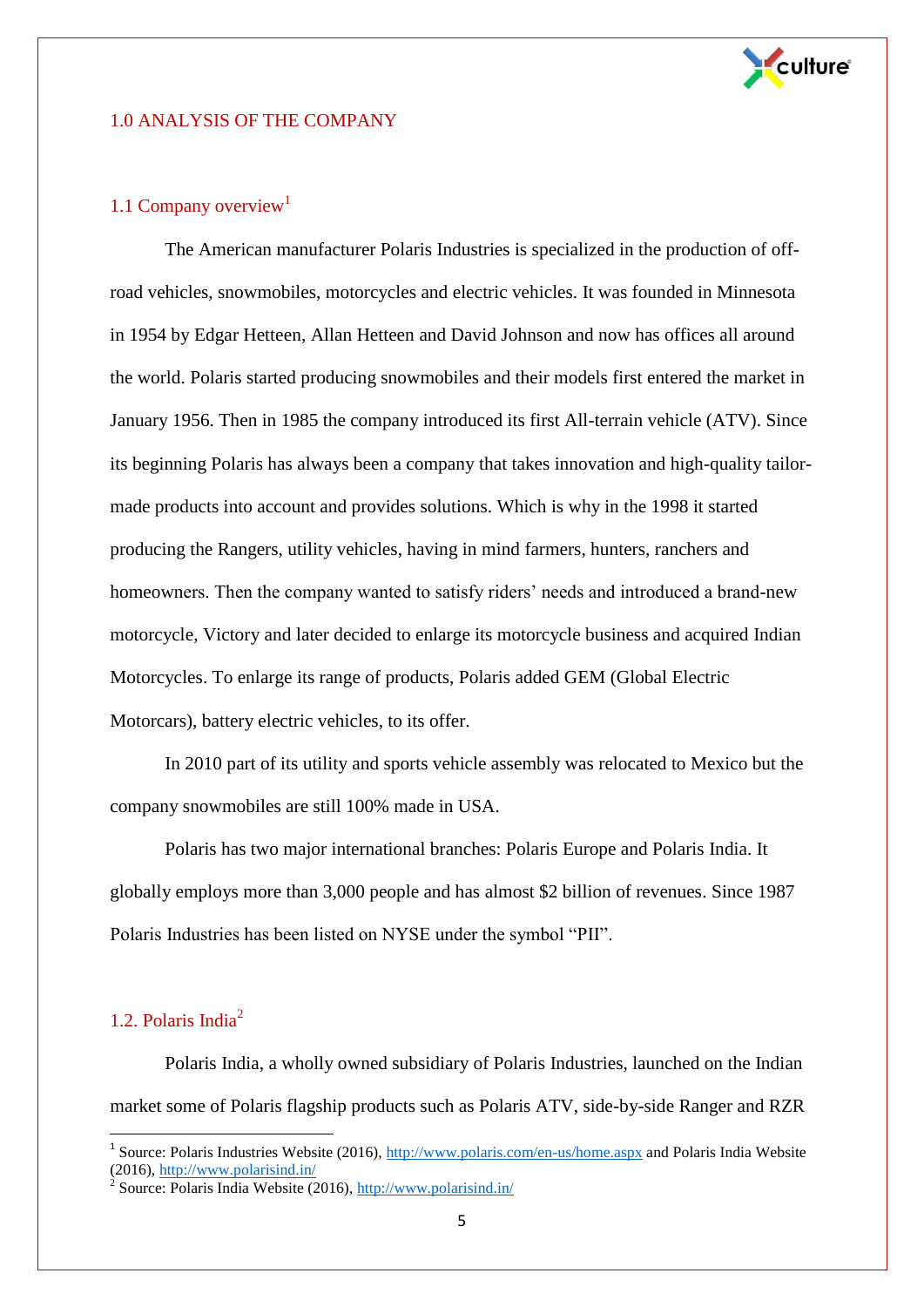

vehicles and snowmobiles. Some years later Indian motorcycles were also launched. The company tried to revolutionize the Indian market offering different product solutions for recreational and utility use. One of the strengths of the company is a solid network of dealerships (also in Kazakhstan and Nepal) and 46 Polaris Experience Zones (Off-road tracks) which contribute to spread the culture of the off-road riding and attract new customers.

Polaris India offers a wide range of products for all needs, from utility to corporate, recreational and government use:

- Off-road vehicles
	- o ATV series (Sportsman & Entry and youth series)
	- o Side-by-side series (RZR & RANGER)
- Motorcycles
- Snowmobiles
- GEM Electric
- Commercial vehicle & Government and military vehicle

#### 1.3. Swot analysis

#### *Strengths:*

Polaris has a lot of strengths despite of the competition and a strong brand recognition. Polaris is definitely the leader in standards on the market and in the industry because it gives big importance to innovation and has a great logistic system, a strong network and, even more important, a wide range of high-quality products, it can satisfy even the most demanding customer. Another strength is the relationship that the company establish with the customers which begins before the purchase, when the client has the opportunity to try the vehicles, and continues even after the sale. The constant evaluation of its own employees, not just in the production and sales efficiency but also in representing the company's basic values, brings the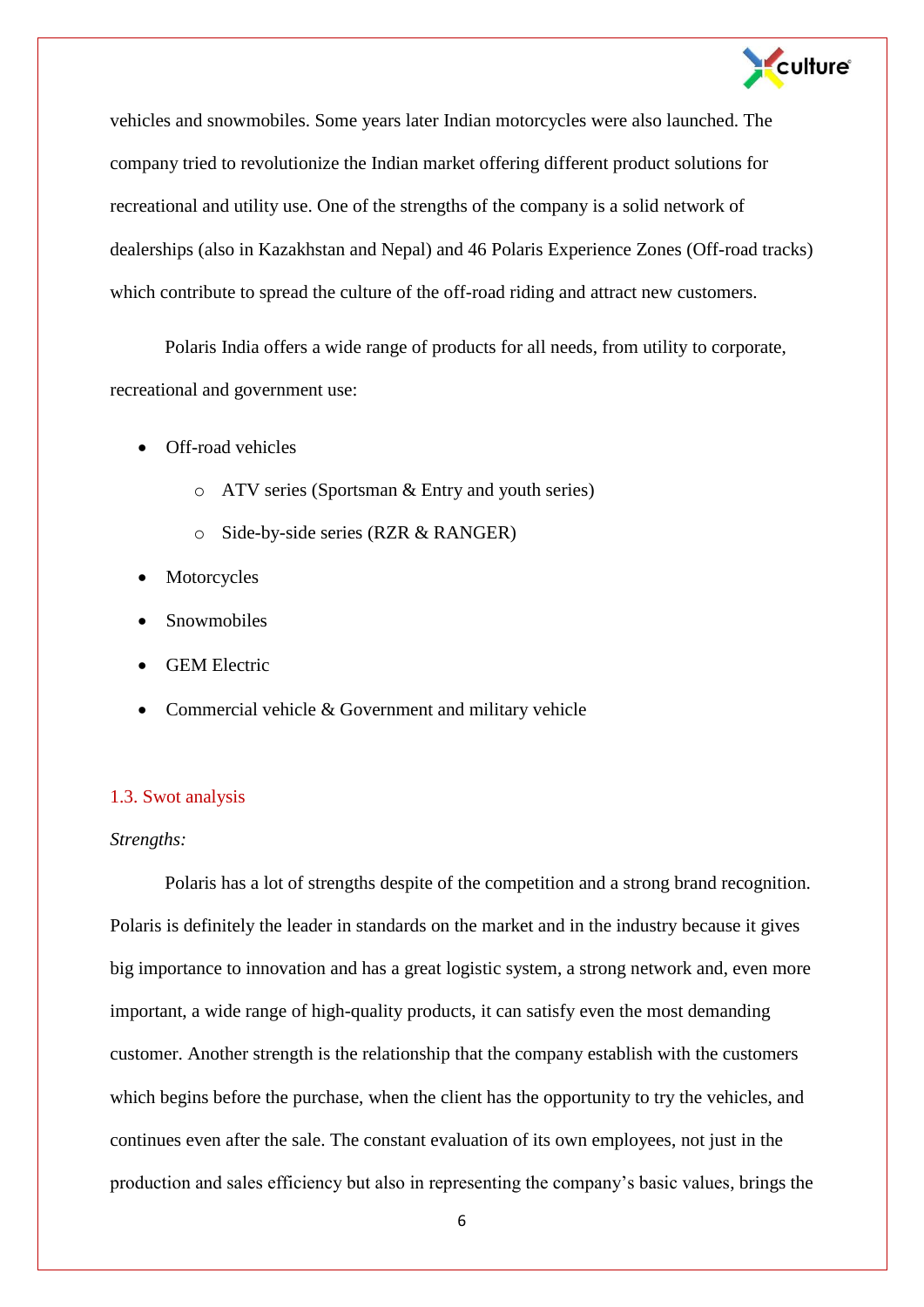

customers a perception of quality of the service and of the product. Polaris has made an undeniable progress in its inventory management systems, which helped in passing the competition. The vertical integration that the company has been implementing for years and intends to consolidate is a great opportunity for the future, it enables greater decision-making capacity and at the same time helps to monitor the quality of the products. The coverage of the market is also a great strength in this overview, the Indian market is covert almost 90- 95%.

#### *Weaknesses:*

As far as weaknesses are concerned the company must take into account both internal and external factors that can definitely affect profitability. Being a multi-product company allows diversifying the risk but it also means dealing with companies that are specialized in a particular segment and product (e.g. Harley Davidson in on-road riding). Investment in research and development has grown over the years. This definitely can lead to a competitive advantage against other companies, but at the same time it involves a considerable financial commitment and high uncertainty of results. The company manufactures also type of products finalized to the entertainment and consumers' passions, which is therefore closely linked to population's willingness to spend for non-primary goods. This may affect the real market expansion for Polaris because potential customers are reduced, especially in low-income areas. This could also reduce the economies of scale. *Opportunities:*

Globalization is a key factor to increase sales because potential customers are much more, especially in middle-income countries. The company has a big opportunity in finding new markets all over the world. The ability to increase profitability could also generate greater interest from investors thus ensuring higher investment extremely useful in this capital-intensive industry. This could further increase the company's market leadership in this

7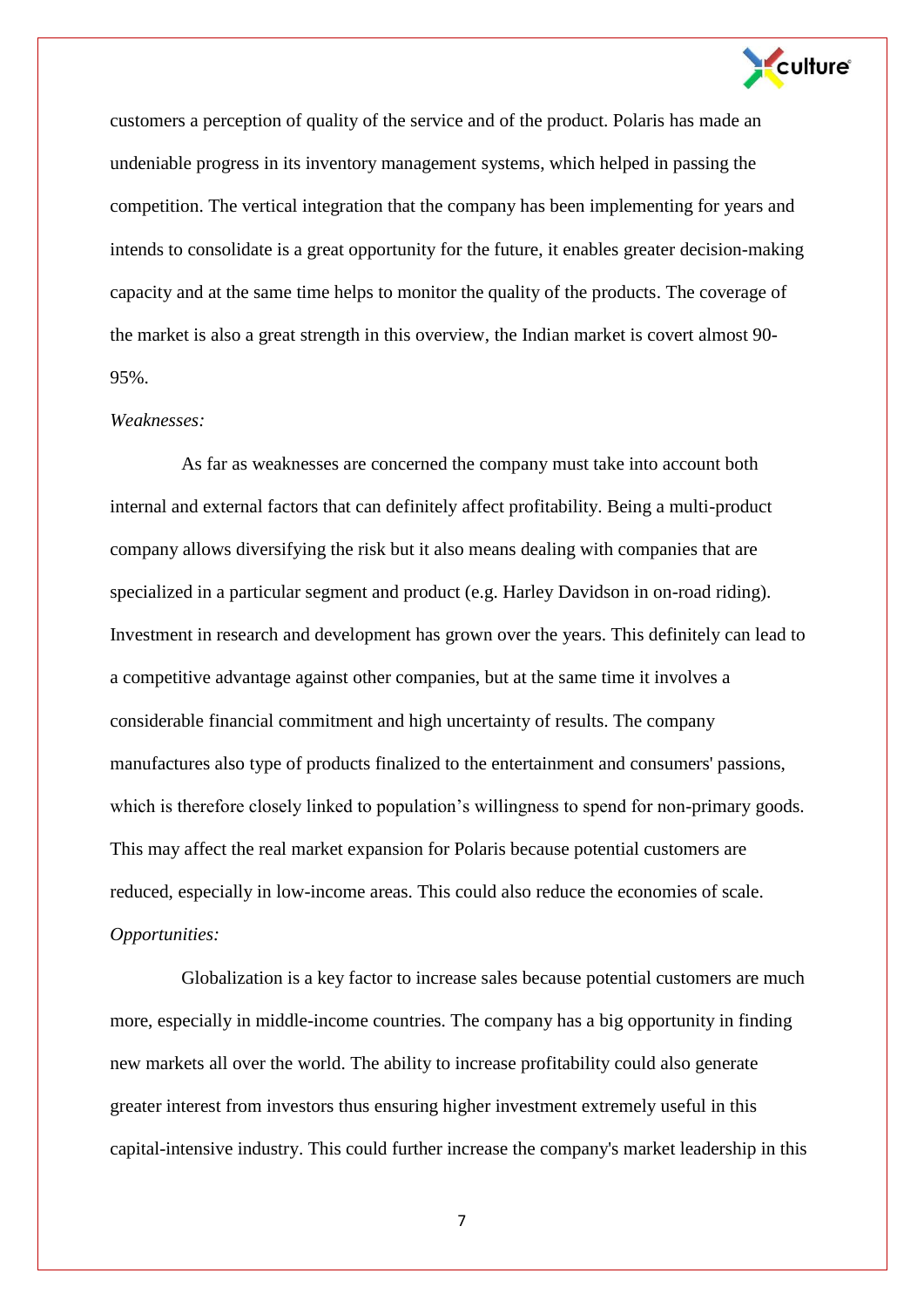

area and discourage further entry of new competitors that would face significant barriers. Nowadays the price of oil and gasoline world-wide is decreasing, this could help for acquire new customers.

## *Threats:*

One of the main threats could be the competition (Yamaha, Honda, Suzuki, Arctic Cat) which starts to expanding also in the Indian market but we must take into account also the intern land laws, restrictions, taxes and import duties which can make the product a little more expensive. It should be mentioned that new environmental policies in India, climate and environmental changes could have a big impact on sales, especially as regard the snowmobiles and all-terrain vehicles characterized by seasonality. Finally, also the bad state of the economy in some countries could decelerate the sales.

## **STRENGHTS WEAKNESSES**

Leader in standards Wide range of high-quality products Great logistic system Strong network Employees constantly evaluated Great inventory management Indian market covered 90% - 95%

Relationship with the customer Innovation and vertical integration

## **OPPORTUNITIES**

Price of oil and gasoline is relatively low Globalization Increasing of middle-income countries New investors

High-priced products for recreational use (potential customers are reduced)

# **THREATS**

Entry of new competitors Taxes, duties, restrictions Climate and environmental changes New environmental policies in India Bad state of the economy in some countries

**SWOT**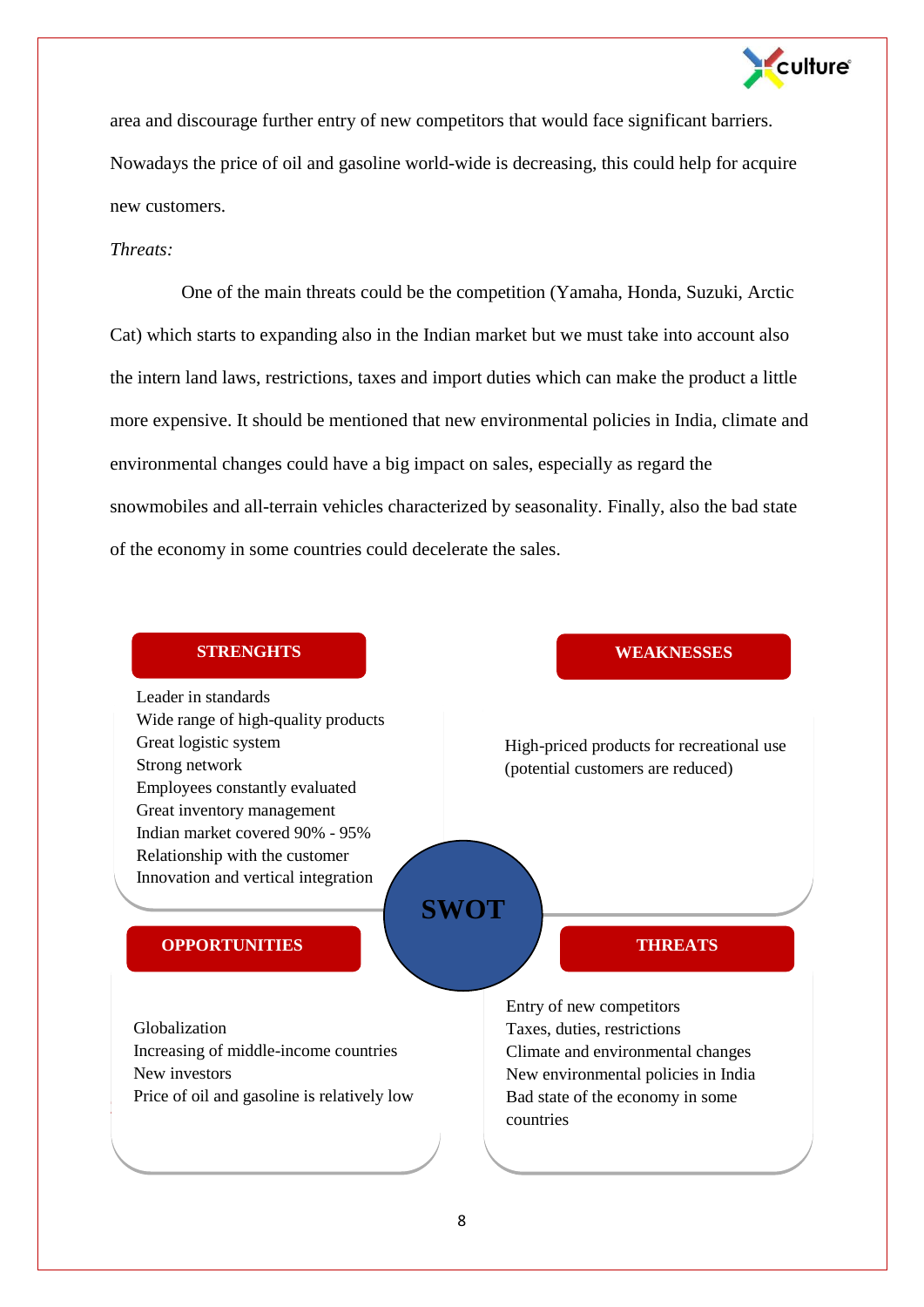

#### 2.0) MARKET SUCCESS CRITERIA

Evaluate primary market characteristics is essential for the success of Polaris products. A rising tide floats all boats; choosing an appropriate market to entry lifts your international business up.

By considering several following key market characteristics, we identify the kind of markets in which Polaris' products can be introduced with the highest chances of success.

The first key factor for a profitable market is, obviously, a great number of potential customers. Polaris' products are designed for riders who want to show off their strong personalities, machismo, and daring attitude. Therefore, the potential customers of Polaris are primarily male. Besides, to pursue recreation with such high-price vehicles requires customer to have a medium living standard. Hence, Polaris' potential customers should be determined as males who are of labor age and live above the poverty line in a middle-income class. In the other hand, Polaris range of multi utility vehicles is very useful and suitable to serve plenty of activities such as agriculture, tourism, forest patrolling adventure, coastal patrolling and beach rescue. Thus, a considerable number of companies in such business sections could be probably interested in Polaris' products and they should be included in potential customers, beside end – users mentioned above.

Finance is a main factor influencing customers' purchasing. Therefore, the second feature that should be considered is income level. Polaris products would be probably successful in markets characterized by a middle income level with a growing GDP per capita. High priced recreational vehicles require a large amount of disposable income in order to purchase. The presence of customers with a strong spending power for these products is crucial, as they are for recreational use, not primary goods. Also the government could be a future buyer because they need qualitative products to exercise their full role. Polaris's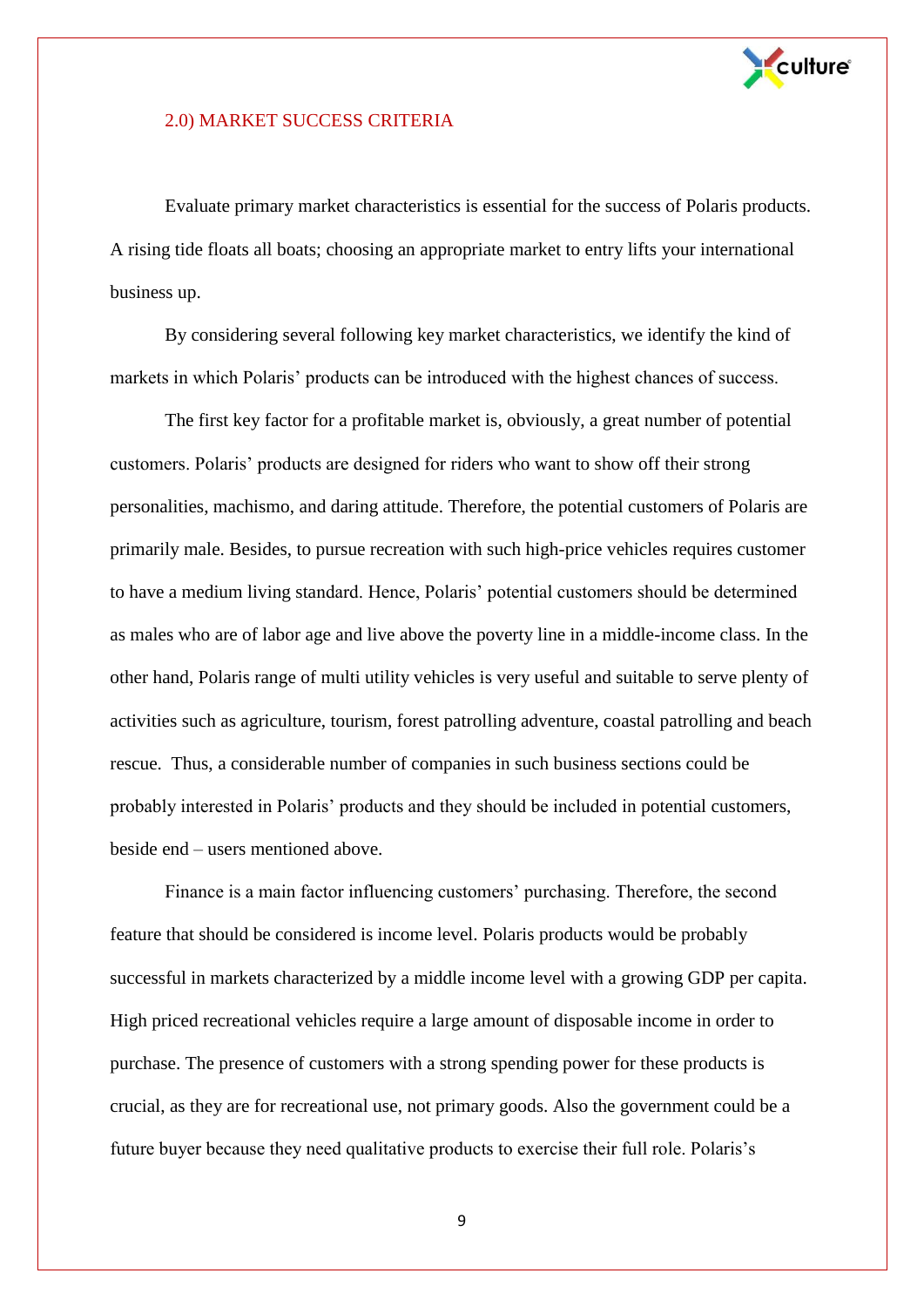

products are becoming to use in government institutions such as army, police, coast guard, forest patrol, etc.

Third, political and legal environment also should be taken into consideration because it is important to know the rules you must play when doing business across borders. The first essential criteria for a great market is that the political environment is stable because any small change in politics and government also result into changing national priorities, affecting businesses or even disrupt businesses if wars occur. The next condition is that government issues policies and laws which encourage international trade and foreign direct investment. For instance, government tries to shorten time of paperwork and bureaucratic approvals or attempt to offer foreign companies clear guidelines and streamlined process for setting up a new company. This would be a benefit for Polaris to save cost and time for an entrance to new market. In addition, with a country which has a reasonable tariff barrier, Polaris' international business would be more advantageous and profitable. Moreover, Polaris' products are outcome from an engrossed R&D process of intelligent and creative designers, so any unique or specific feature and design which distinguish Polaris' products from competitive ones should be protected from coping and imitation. Hence, a country which has polices and laws protecting intellectual property right would be also good for Polaris's products trading. In sort, the preferred political climate for Polaris's products should be stable, friendly and respect the intellectual property right.

In addition, countries oriented in agriculture and tourism are a good opportunity for Polaris. With the intensive roles of mechanization of traditionally labor as present, agriculture will be assisted much by ATVs which would be perfect for enhancing labor productivity and therefore contribute to agricultural development. Also, a strong tourism sector could help with the purchase of vehicles for recreational use. For example, the adventure range of Polaris can be used in forest adventure tour which is becoming popular today. Tourists can explore the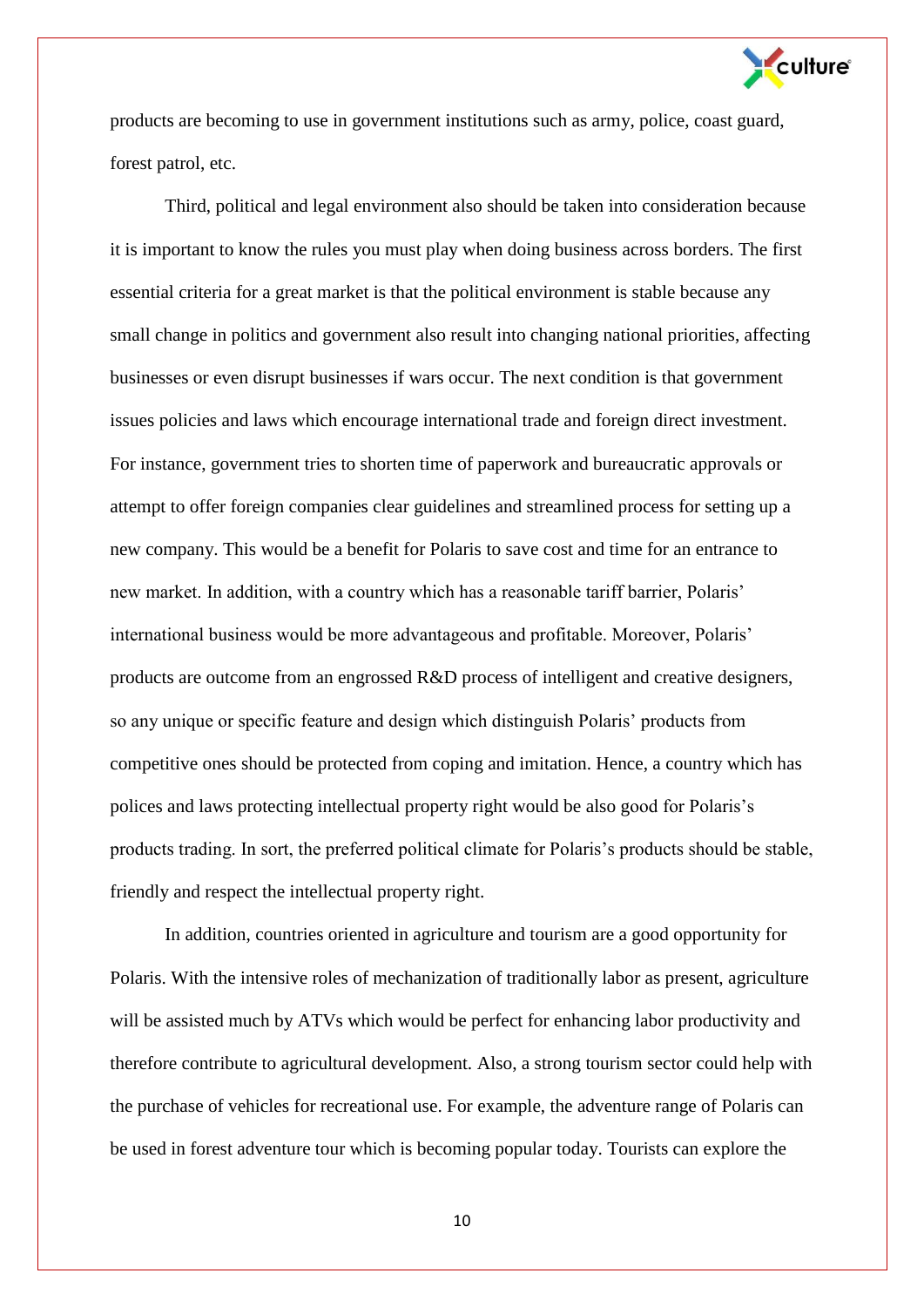

unexplored, create new possibilities and enjoy the beauty of nature with the maximum comfort provided by the tourism range of Polaris.

Finally, another characteristic of the suitable country is the presence of large open terrains (agricultural and not) and wilderness were the Off-road vehicles can be used.

In summary, a desirable market for Polaris's international business should have 5 main characteristics which are: a great number of potential customers, a growing GDP per capita, a stable and friendly political climate as well as orientation in agriculture and tourism and the presence of large open terrains and wilderness. Finding an international market which has most of and best such key features is likely to make sure for the success of Polaris's product trading.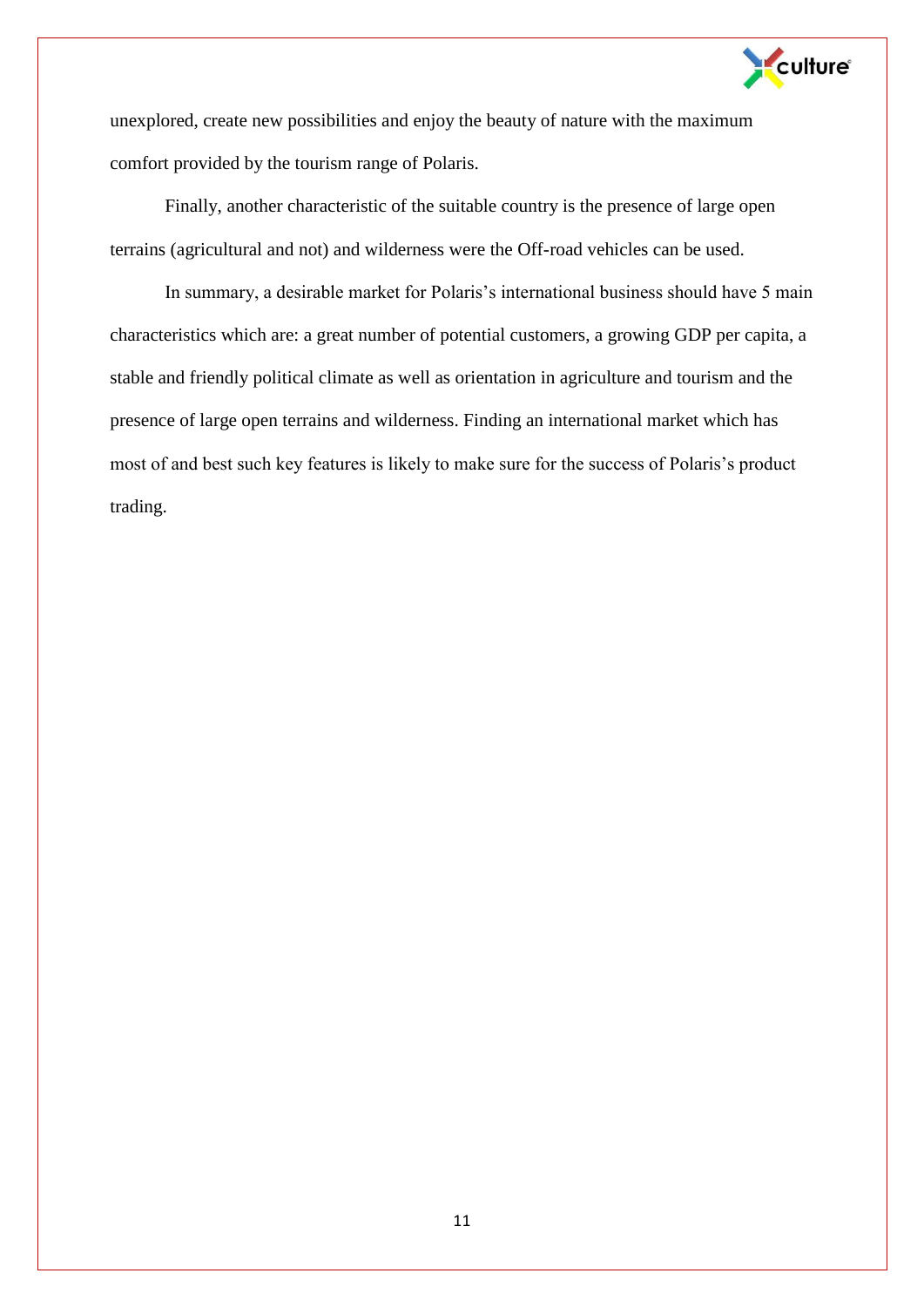

## 3.0) RECOMMENDED MARKET ANALYSIS

According to the market success criteria previously analysed and to Polaris India's expressed interests we selected some potential markets: Sri Lanka, Bangladesh and Pakistan. Among all of these, we identified nine factors that can help us to determine the best market in which Polaris India should expand its business.

|                                                                    | Sri Lanka                                                                         | Pakistan                                                                         | <b>Bangladesh</b>                                                             |
|--------------------------------------------------------------------|-----------------------------------------------------------------------------------|----------------------------------------------------------------------------------|-------------------------------------------------------------------------------|
| GDP per capita<br>(2015)                                           | 3,605\$                                                                           | 1,245\$                                                                          | 1,197\$                                                                       |
| <b>GDP</b> real growth rate                                        | 5.5% (2015)<br>4.5% (2014)                                                        | 4.2% (2015)<br>4.1% (2014)                                                       | 6.5% (2015)<br>6% (2014)                                                      |
| <b>GDP</b> composition<br>(2015)                                   | Agriculture: 8.1%<br>Industry: 29.1%<br>Services: 62.8 %<br>(Tourism: 10.6%)      | Agriculture: 25.5%<br>Industry: 19%<br>Services: 55.5%<br>(Tourism: 7%)          | Agriculture: 16%<br>Industry: 30.4%<br>Services: 53.6%<br>(Tourism: $4.7\%$ ) |
| <b>Household income or</b><br>consumption by<br>percentage share   | Lowest 10%: 1.6%<br>Highest 10%: 39.5%<br>(8.9% population<br>below poverty line) | Lowest 10%: 4.2%<br>Highest 10%: 25.6%<br>(22% population<br>below poverty line) | Lowest 10%: 4%<br>Highest 10%: 27%<br>(30% population<br>below poverty line)  |
| <b>Starting a business</b><br>rank (1 is the best)                 | 98                                                                                | 122                                                                              | 117                                                                           |
| <b>Number of</b><br>procedures to start a<br><b>business</b>       | 8                                                                                 | 10                                                                               | 9                                                                             |
| Cost to import<br>(Documentary<br>compliance) USD                  | 283                                                                               | 370                                                                              | 786                                                                           |
| <b>Potential target</b><br>population in % of<br>total population* | 2.58%                                                                             | 0.74%                                                                            | 0.67%                                                                         |
| <b>Terrain</b>                                                     | Agricultural land:<br>43.5%<br>Forest: 29.4%<br>Other: 27.1%                      | Agricultural land:<br>35.2%<br>Forest: 2.1%<br>Other: 62.7%                      | Agricultural land:<br>70.1%<br>Forest: 11.1%<br>Other: 18.8%                  |

## 3.1. Comparison of the selected markets $3$

<sup>&</sup>lt;sup>3</sup> Source: Cia Website (2016), [https://www.cia.gov/index.html,](https://www.cia.gov/index.html) World Travel and Tourism Council Website (2016)[, http://www.wttc.org/](http://www.wttc.org/)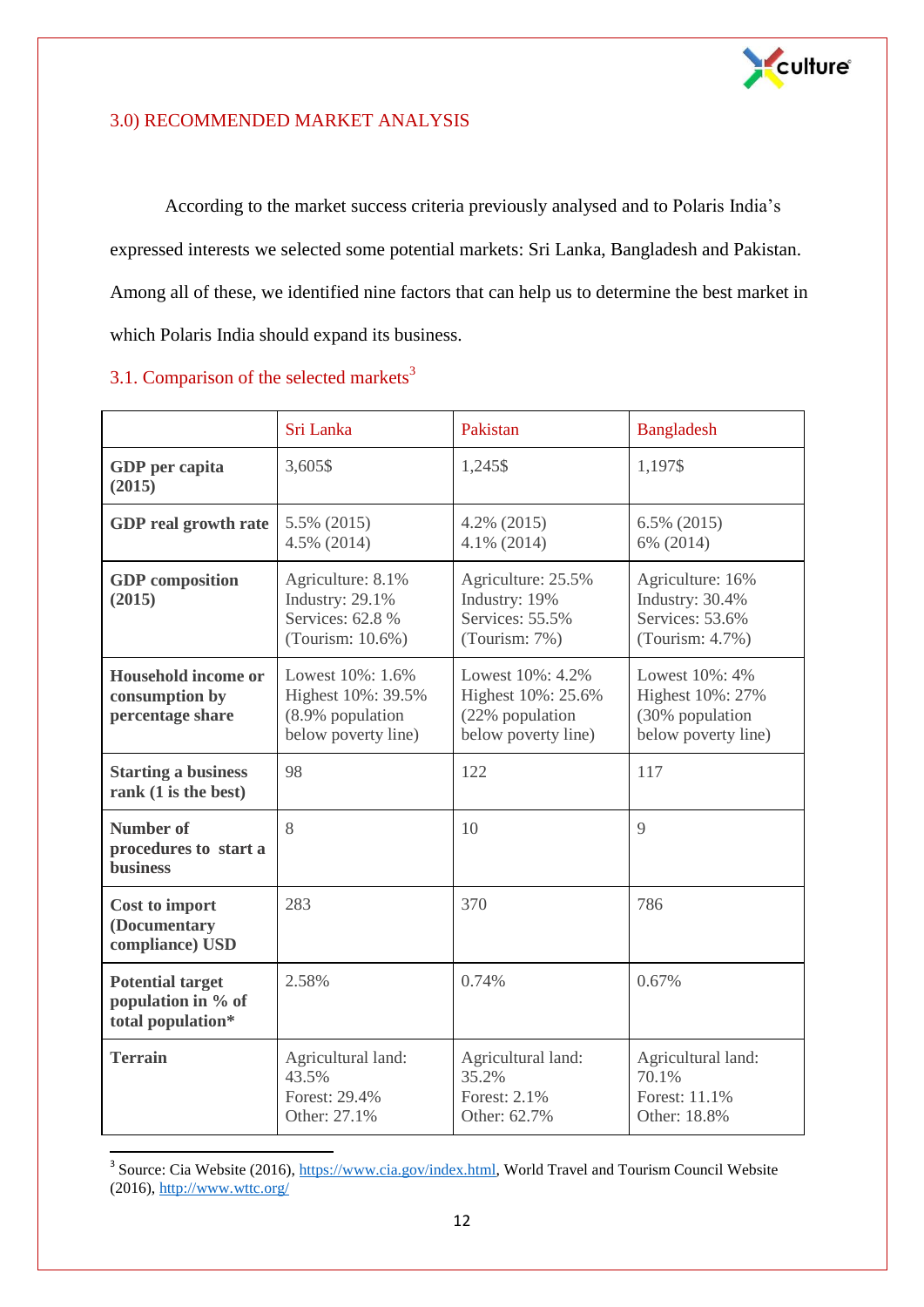

Source: Worldbank.org, Cia.gov, Wttc.org

\* When calculating the potential target population we assumed that the target population is male and aged between 15-54 years. The percentage found excludes the portion of the population below the poverty line and represents the remaining 10 % of the richest category. We finally considered the GDP Per capita. In fact we have multiplied the result by 1 in the case of the highest GDP Per capita (Sri Lanka) and for the other two countries, we multiplied for the corresponding percentage of that.



#### 3.2 McKinsey Matrix

To represent the position of the different countries we used a McKinsey matrix considering market attractiveness and the competitive position. We weighted the variables like growth rate, entry and exit barriers, facilitation to start a business, cost to import, government regulation, intensity of competition, market potential size with the respective rating in order to represent market attractiveness. Furthermore, we weighted at the same way variable like brand recognition, access to distribution channels, marketing capacity,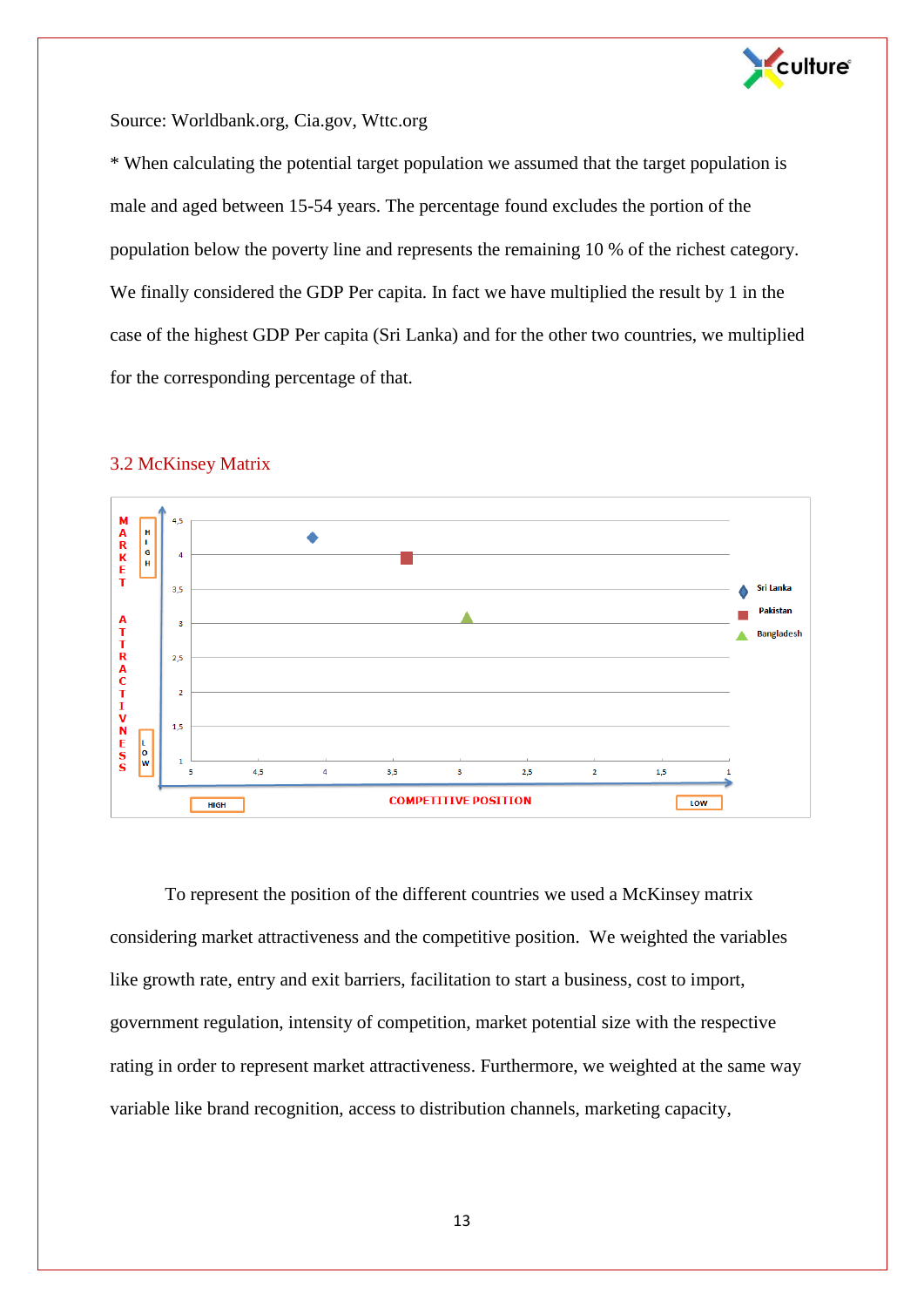

managers' experience with the country, quality relative to competitors in order to represent competitive position.

As could be seen from the matrix below Sri Lanka is the best-positioned country.

Considering Polaris' potential customers we decided to compare the number of registered companies in different sectors to identify the country with the highest number of companies who could be probably interested in Polaris' products. For doing this, we selected the sectors where Polaris' products, in particular ATVs, are more likely to be bought for different usages. 4

| <b>BUSINESS SECTOR</b>                                                 | <b>NUMBER OF COMPANIES</b> |          |           |
|------------------------------------------------------------------------|----------------------------|----------|-----------|
|                                                                        | Bangladesh                 | Pakistan | Sri Lanka |
| Agricultural activities, animal production,<br>fishing, and forestry   | 9                          | 27       | 129       |
| Mining and extraction of petroleum activities                          | 4                          | 38       | 16        |
| Accommodation, travel agencies, amusement and<br>recreation activities | 3                          | 61       | 186       |
| <b>Rental and leasing activities</b>                                   | $\Omega$                   | 6        | 44        |
| <b>Public Administration and defence activities</b>                    | $\Omega$                   | 8        | 10        |
| <b>TOT</b>                                                             | 16                         | 140      | 385       |

Source: Bureau Van Dijk

The ATVs are especially used for both, agricultural and recreational activities so it is better to focus on companies that operates in agriculture and on all the companies involved in the tourism sector. Another important segment could be the Public Administration and defence sector considering that Polaris vehicles are already used for this purpose in other countries such as India and USA.

l

<sup>&</sup>lt;sup>4</sup> Data available on: Bureau Van Dijk database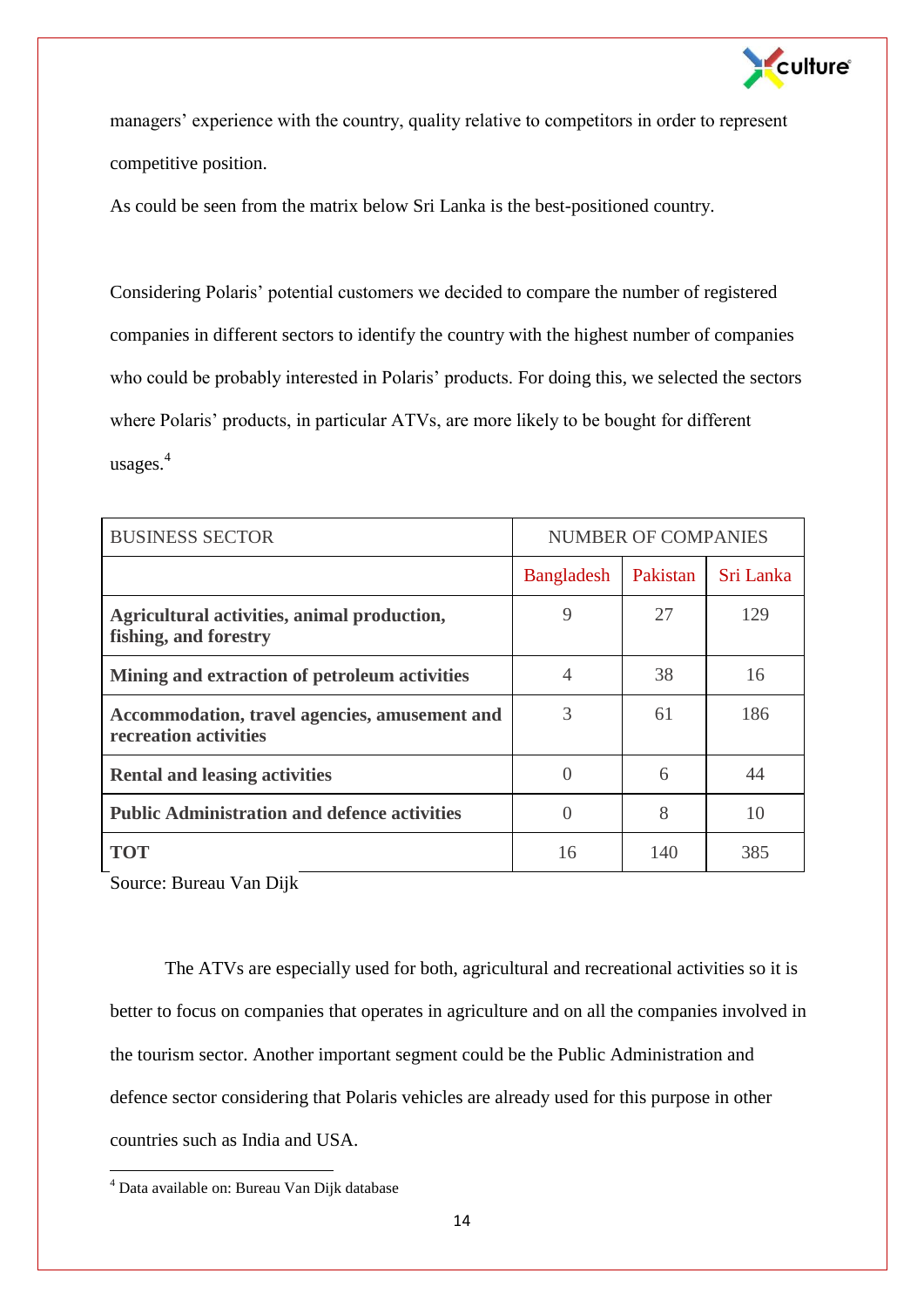

The country with the highest number of registered companies, especially in the sectors mentioned above, is Sri Lanka.

Considering all the previous analysis we suggest that the market expansion should be done in Sri Lanka.

## 3.3. Analysis of the suggested market: Sri Lanka<sup>5</sup>

Sri Lanka is a developing country focused on long-term strategic and structural changes. Its economic growth has been one of the fastest in South Asia in recent years. Growth averaged 6.3% from 2002 to 2013 with GDP per capita growing from US \$859 in 2000 to US \$3,605 in 2015. Another very important fact is that poverty is declining, having plummeted from 22.7% in 2002 to 6.1% in 2012/13. There are signs that the Sri Lanka per capita income will increase sufficiently enough in the next two to three years to become defined by the World Bank as a middle-income country, which will give to Polaris the opportunity to expand their product all over the market.

The presence of a high performing stock market is showing that the market is really developing. Sri Lanka's stock market is currently on-target to finish among the top 10 performing stock markets in the world this year alongside with Argentina, Denmark, Dubai, etc.

As part of the structural economic transformation, the agriculture is expected to become even more capital intensive with a progressive modernization of the technology. In addition, the tourism is in a great rise, which will certainly enrich the market of Sri Lanka and provide huge space for the Polaris products to enter the market.

We have shown interest in the Sri Lanka because it is strong. Since 2011, has been one of the safest markets to do business because offers a certain governmental stability.

<sup>&</sup>lt;sup>5</sup> Source: Worldbank website (2016)[, http://www.worldbank.org/](http://www.worldbank.org/)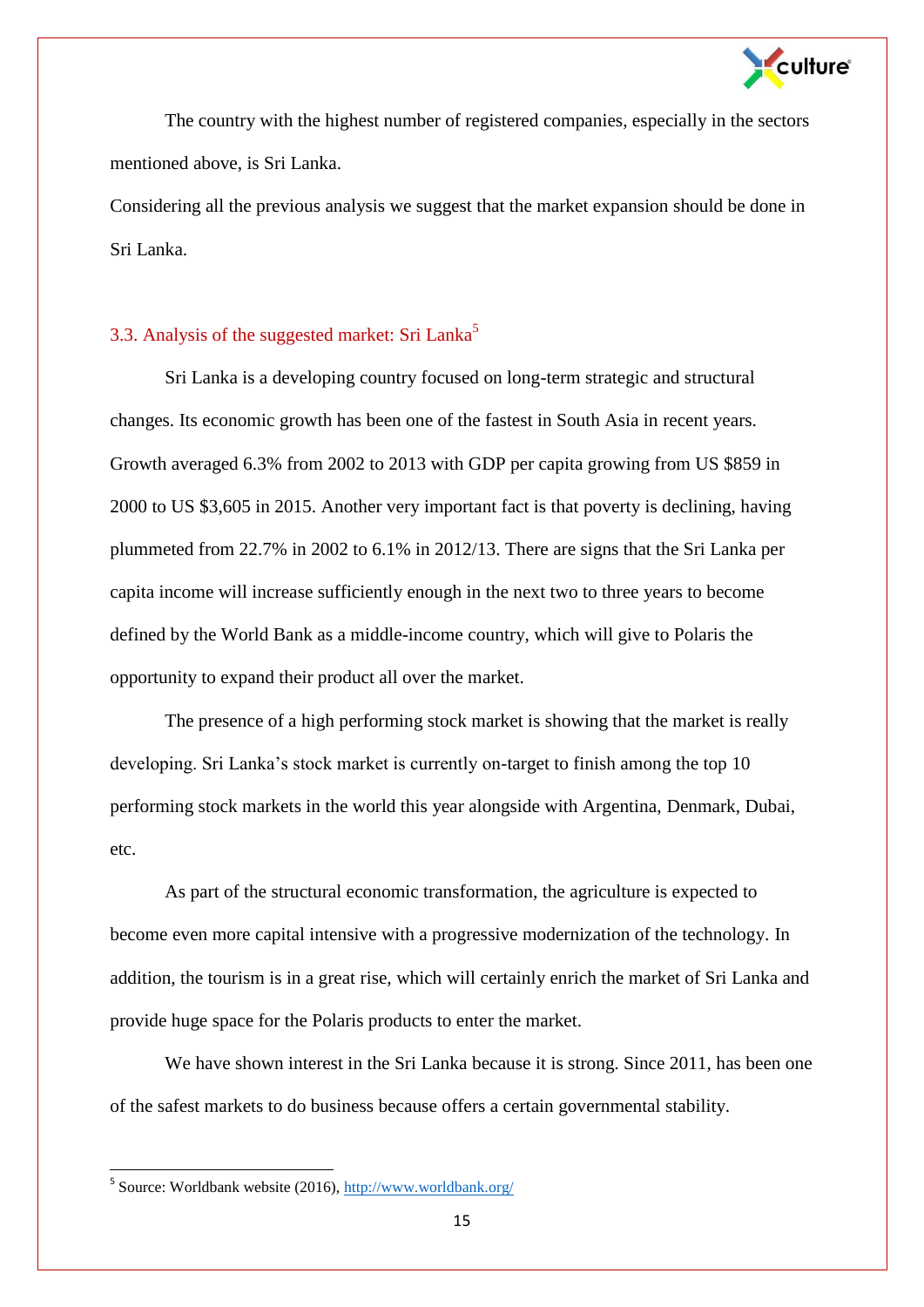

Furthermore, the government is developing the infrastructure that will provide opportunity for more moto-vehicles in the market. This internal infrastructure development will improve industrial, factory and distribution network efficiency. It will also make the tourism and investor arrivals and experiences more pleasant.

As we can see from the comparison table above, geographic characteristics of the country are another advantage for Polaris because Sri Lanka has a large amount of terrain suitable for the use of ATVs. The potential target population is the highest of the countries taken into account and represent the 9.2% of total population as we can see in the table above.

#### 4.0) MARKET ENTRY MODE

Polaris India does not have the possibility to reach BEP with direct investment in the foreign territory. Its strategy should therefore consist in a limited initial investment, being the target country in strong economic growth but still an emerging economy. The macroeconomic data show that the sales potential is not very high in terms of quantity but higher than in other countries taken into exam. Even if the country is appropriate for the business the intellectual property is not always respected and corruption levels are high. This should be taken into account in the choice of the entry strategy because it is very important preserve Polaris' brand image. A positive factor is that the market facilitates trade and, the costs of disputes are minor compared to other countries with a high relative percentage of resolution. Commercial trade is also facilitated by the speed of commercial practice opening (about 10 days) and by the low number of procedures to accomplish.

After this market study, for Polaris' we suggest an entry mode with limited cost and low risk so Foreign Direct Investment and Joint Venture would not be appropriate. It would be better start in an easier way avoiding big investment and too risky methods because we still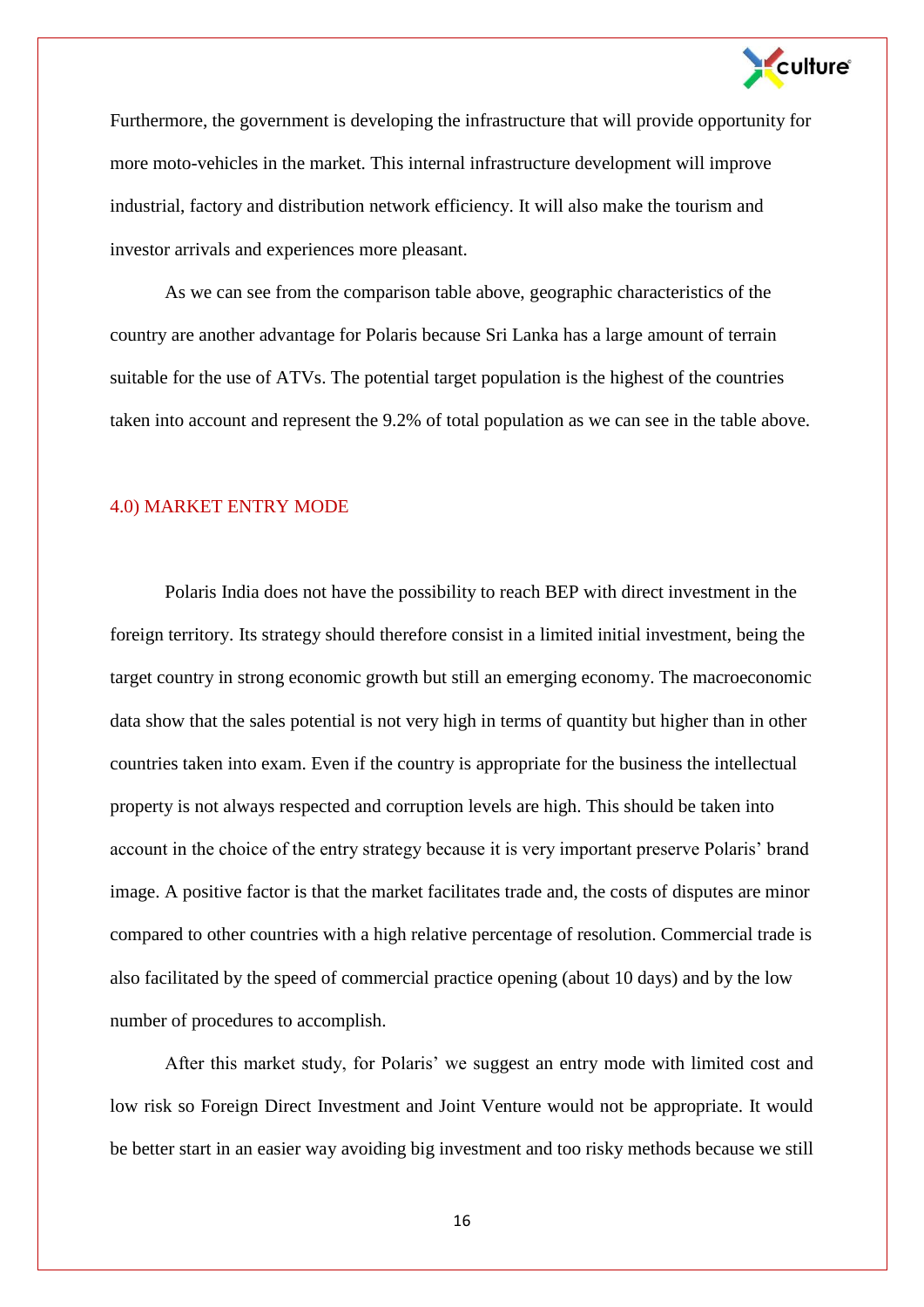

do not know how the market will react to the entry of Polaris' products. All this considered the choice of the entry mode is restricted to exporting, licensing and franchising.

Exporting is the cheapest and quickest way to entry a market with minimized risk and is working well where there is limited sales potential but on the other hand the disadvantage is the lack of market control and the inappropriate feedback from the distributor. With the licensing approach the risk is mainly taken by the licensee and the licensor can achieve local market knowledge from the licensee who can also suggest possible adaptations for the local market. The disadvantages concern intellectual property which, as we said, in Sri Lanka is not always respected; the brand image could be not homogeneous across the countries; the licensor has a limited control over the market and finally, the licensee would acquire skills from the licensor and could become a future competitor. So we suggest that the best way to enter the market in Sri Lanka is franchising.

Franchising is growing in emerging countries and Sri Lanka is one of these. This method permits a relatively quick entry and penetration of the market with a rapid development and expansion of a store chain. It is characterized by low-risk and least financial and time investment. Polaris is a high-value brand with a great marketing exposure and this approach permits to rapidly increase its brand awareness in the country maintaining a homogeneous brand image all over the countries. On the other hand franchising gives greater control than the other two methods over the franchisee and over the market. The franchisee can use franchisor company's trademark and can sell his products, in exchange it has to pay royalties to the franchisor. In addition franchisor has to provide him materials, support and training so he gets all the management expertise and is guided to success. In this way Polaris India might have a higher control of the market which includes having a better understanding of market trends and also a closer relationship with the dealerships which can give important feedback reports about the local market. It is easier to expand in a new market if you have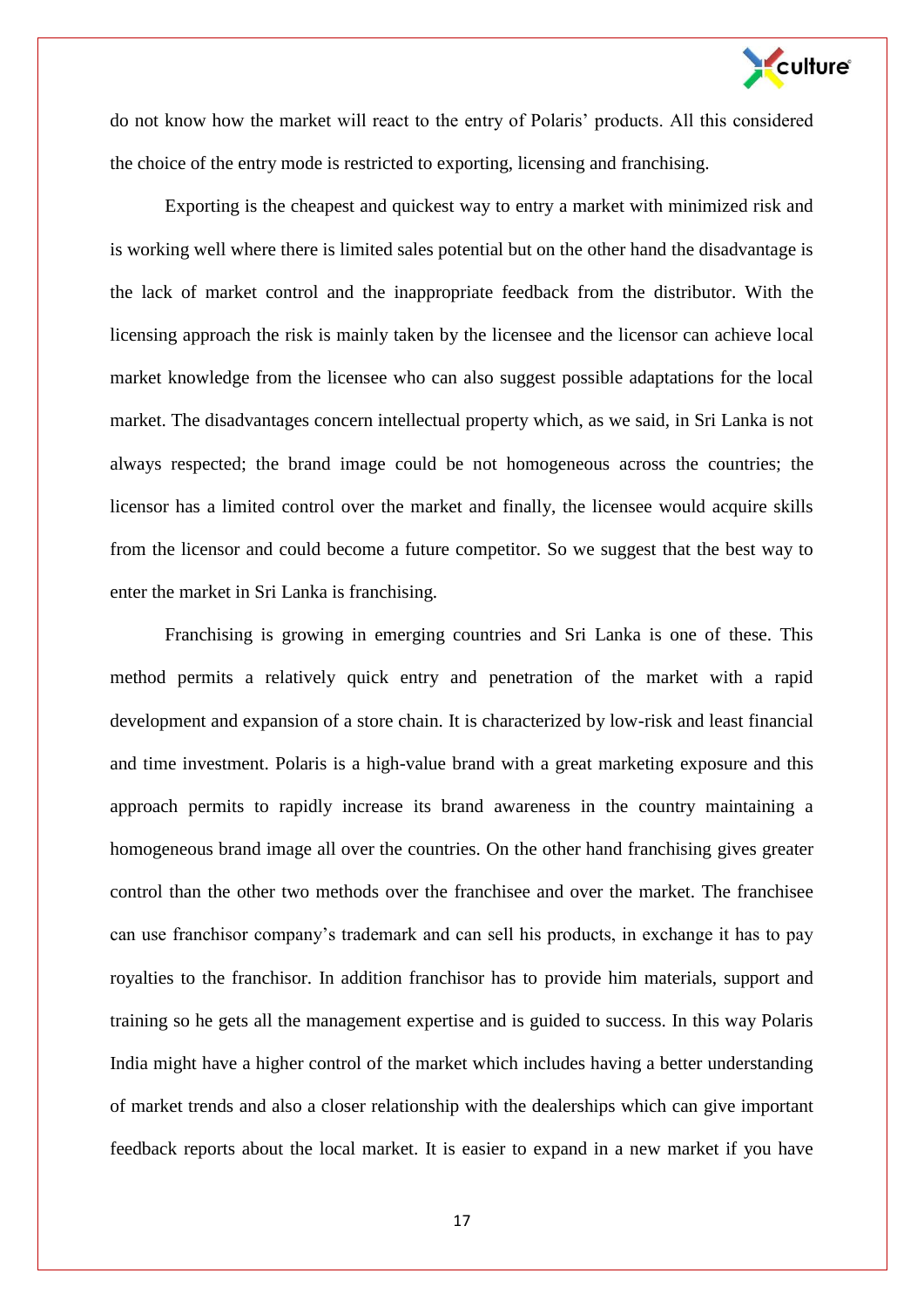

local distributors on whose you can count; they can help you understanding better the market and will give you precious information about the culture and about the purchase habits in general.



## 5.0) DISTRIBUTION AND PRICING

## 5.1. Distribution

Since Polaris products are high-end items the projected sales are not so high and Polaris need to be as competitive as possible so it must reduce the price escalation determined by the length of the distribution channel. In order to this we opted for the shortest possible distribution channel formed by a network of retailers (franchisees) accurately selected. With less intermediaries, the transaction costs will be lower and franchising will give higher control over the distribution channel. According to this we suggest a sort of training that Polaris could put in place to help the selected retailers with the selling process and guide them to improve brand awareness. A representative of Polaris India on the field could help the retailers with the first sales, improving their selling capability and product's knowledge.

The distributor selection process it is not so easy, many factors must be taken into account. It is important to choose distributors with marketing and business knowledge that are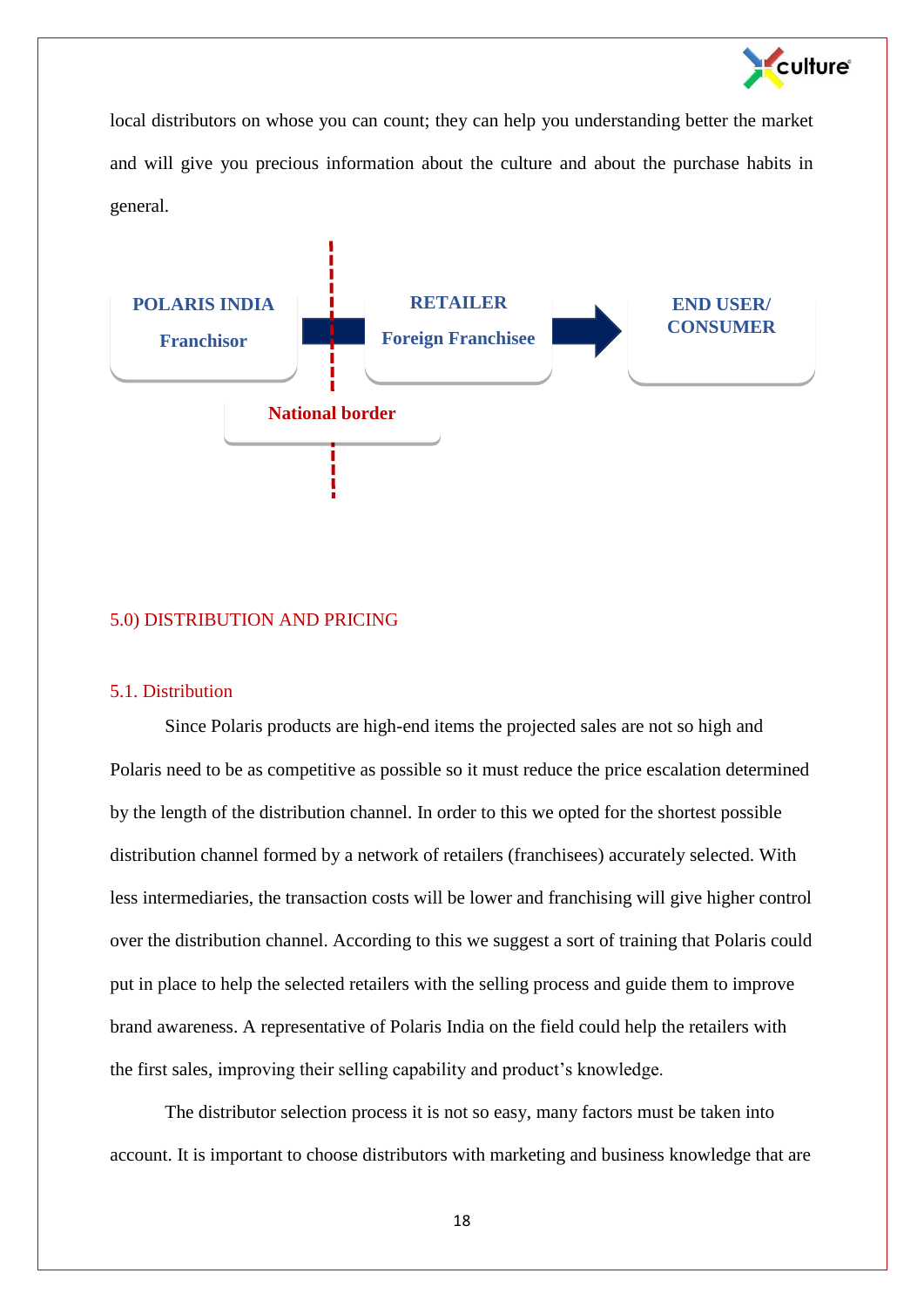

able to deeply understand the vision of the company and are interested to learn everything that facilitate the selling of the product. The training should consider the improvement of the customer service in order to increase both, company's and customers' satisfaction. Ideal dealer has an automobile background and some experience about dealing with customers of automobiles. It is very important that the dealer takes care of the customer even after the sale, he has to feel that he bought a world top product and it is well treated in the after sales support. In addition, the appropriate dealers would be those with exclusive stores who are not selling competing products and are capable of ensuring great importance to franchisor's product. Polaris has a strong brand image of high quality so it will be better to focus on retailers with a good reputation. An important characteristic of the dealers is having passion about vehicles; enjoying and learning at the same time is the best combination that takes you to success.

#### 5.2. Pricing

The high quality of the product and the high final price combine to position the company in the high-end market. Compared to other competitors, like Yamaha, Arctic Cat and Can-am, the product specifications of the Polaris RZR 1000 are better (it is larger and has better drive system, load and towing capacity) so the price has to reflect the constructive and technical quality of the product. An eventual depreciation would not be in line with the company's mission and might damage the image of a high-quality product. To determine the suitable price many factors should be taken into account, for example: variable costs including raw materials costs, labour and energy costs; marketing expenses related to marketing research and communication; finance and bank charges and export-related charges. In view of these costs, the ideal price would be the price that is charged in India increased by a 15% in order to cover the costs due to marketing policies, transport to the island and other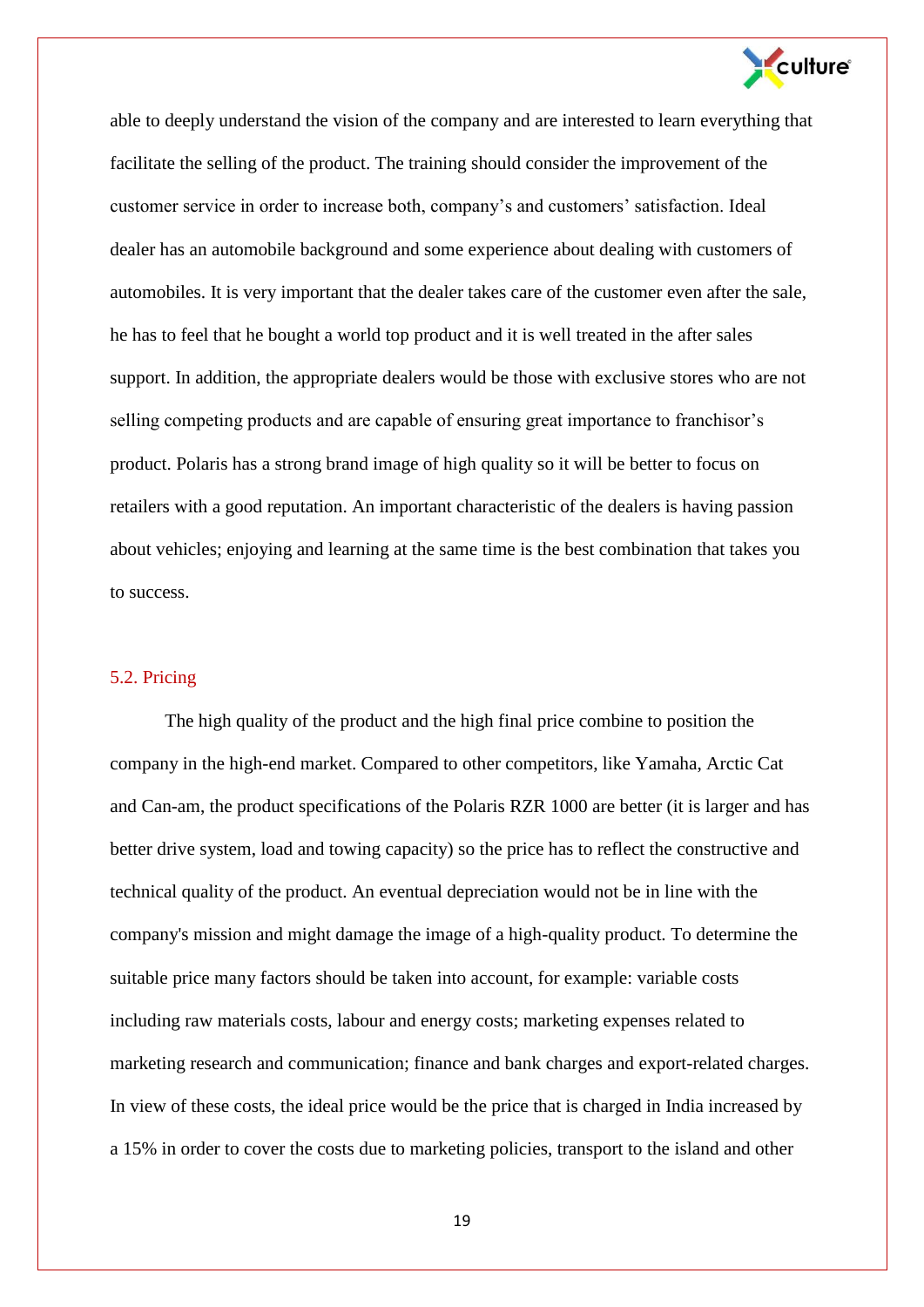

export related costs. Generally, all the incurred costs should be covered by the sales in the new market, including also the initial investment that the company made to set up a subsidiary in the foreign country. Another fact that might be considered is the rate of USD / LKR, which does not facilitate commerce. In fact, it increased from 131 USD/LKR in 2015 to 146 in March 2016 making the purchase relatively more expensive for residents. Even if with this price the margin could decrease this policy is necessary to conquer a new market where a too higher price will not be affordable.

In order to calculate the final sale price we suggest that Polaris should not consider only the incremental costs for entering the new market but we think that the best method to determine the price would be the market-based method. It takes into consideration not only the costs but also the competitors' prices and the customers' willingness to pay and is based on the next equation: affordable unit price – margin = target cost. Talking about the competitors, the ATVs market in Sri Lanka is what we call in strategic business a "blue ocean" that is a still untapped market, even by large multinationals. It would be reasonable for Polaris to perform a research among Sri Lanka before entering the new market to measure how much the potential clients are willing to pay for their products. Polaris in this specific sector might have all the first mover benefits because the collected information shows the lack of this type of vehicles, which are also required by some tourists. This show the potential of this type of vehicles in a tourism-oriented country where can be leased by tourists with a greater spending capacity.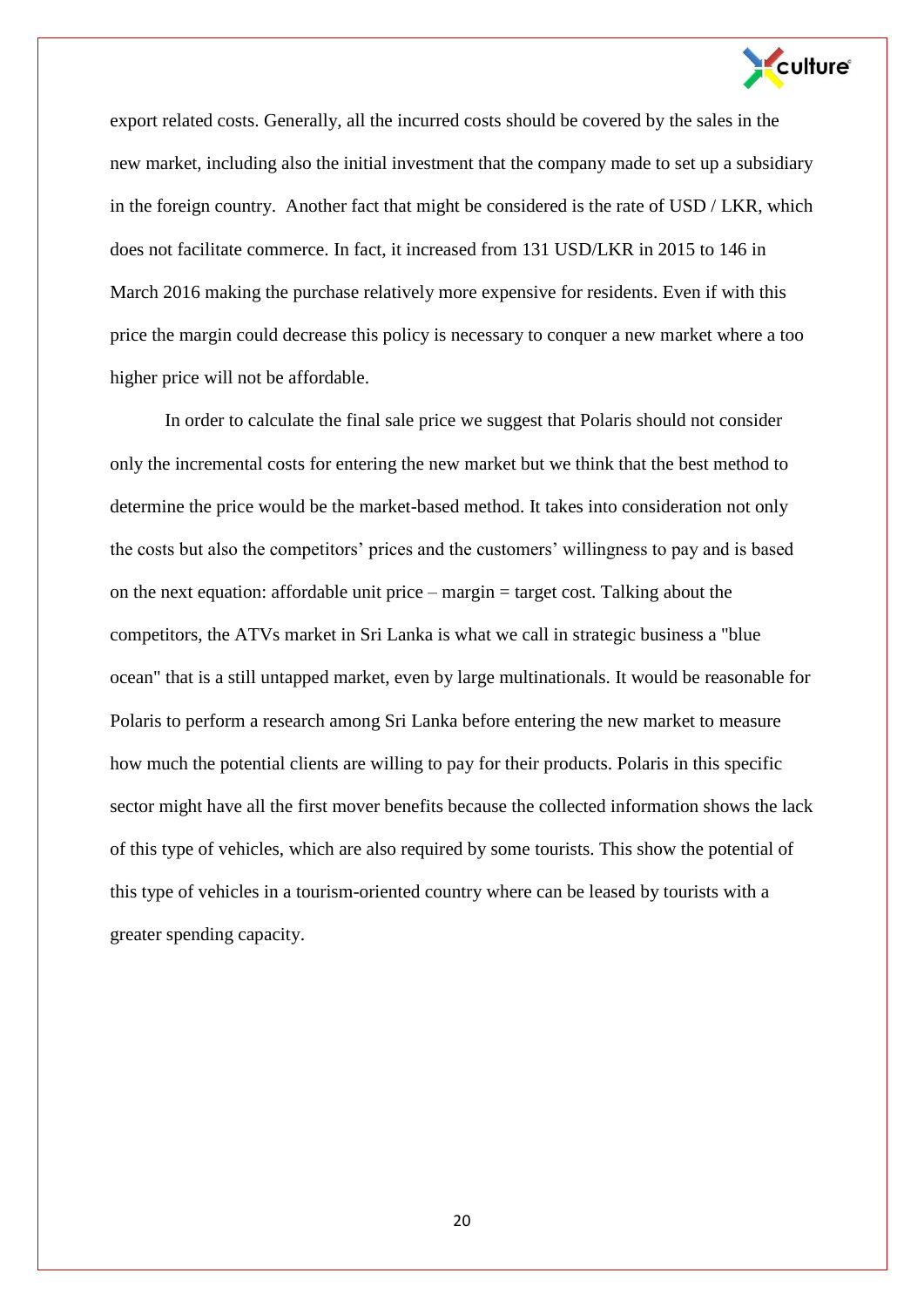

#### 6.0) MARKETING

Every product needs a proper promotion but finding the right way to do it could be difficult. In the majority of cases, people are persuaded to purchase by attractive campaigns that inspire curiosity and the willingness to learn more about the company. This can lead to the final purchase of the product so it is very important be able to capture the attention of customers.

The promotion campaign should include:

- Improvement of company's website with a version in Sinhala language
- Social media marketing
- Direct marketing
- Establishment of Polaris Experience Zones (Off road tracks) like in India
- Promotional events

Nowadays people look for all the information online so the company's website will be a powerful tool for advising about Polaris products and their characteristics. The website should give clear information completed with pictures of the vehicles and videos with their performances showing all the different uses of the ATVs (from recreational to utility use). The website should be constantly updated with the latest news about presentations and events related to the products.

A key factor for a successful campaign is definitely a massive presence of the company on social media. People spend a lot of time on different social networks (Facebook, Twitter, Instagram) so their use is a great opportunity to reach a large amount of people for a content cost. A person can be instructed to manage all of these social platforms that have to be continuously updated and are also an easy way to establish a contact with people. Everyone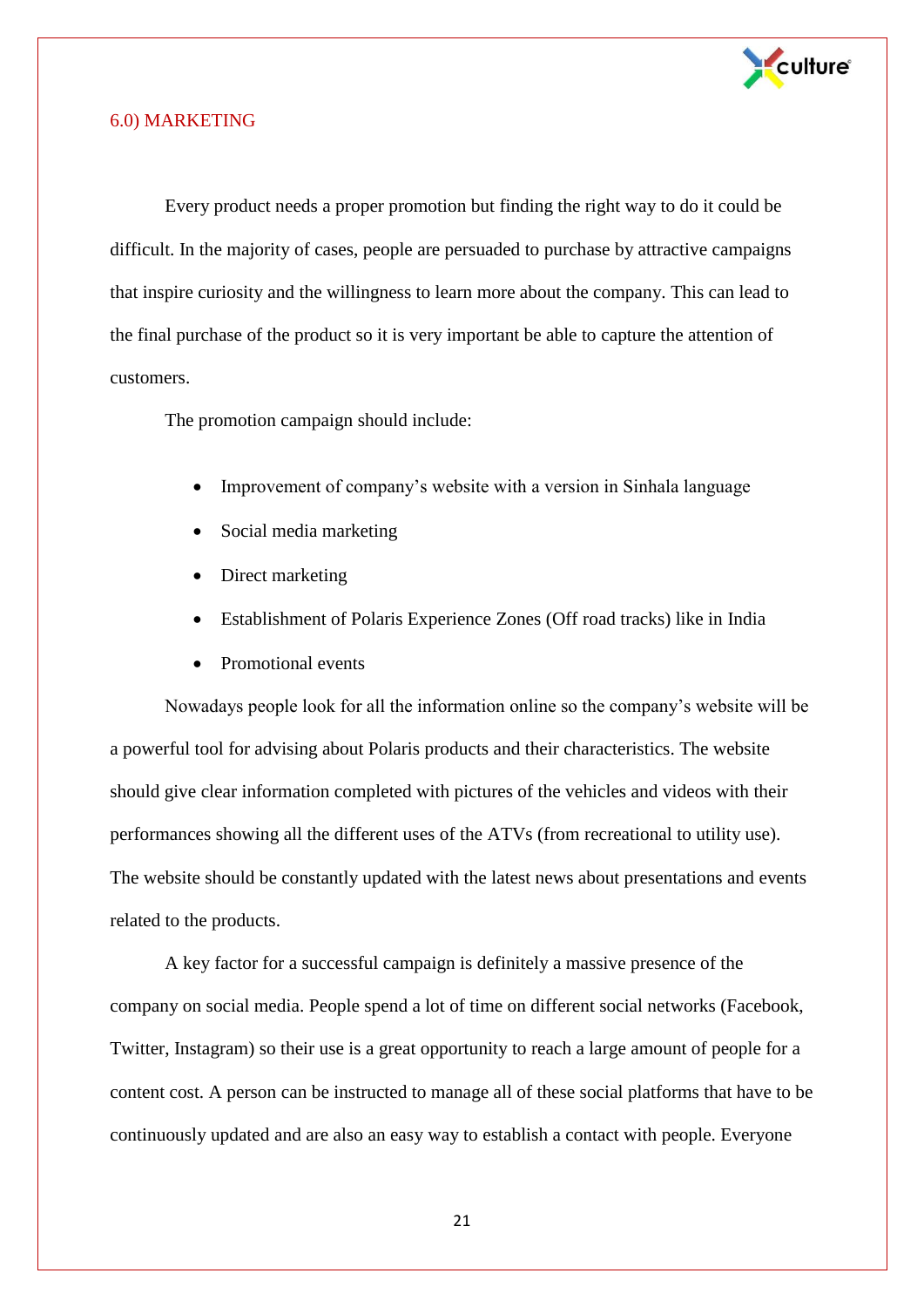

who needs some information about the company or the product can simply ask and will receive an answer in a short time.

Regarding to direct marketing, Polaris should try to reach all the potential customers represented by companies. These could be especially tourist agencies, hotels and companies who provide services for tourists (tours in the jungle, on the hills and on the beach) and might be interested in vehicles for recreational use. We can suggest companies like "Sri Lankan expeditions" and "Sri Lanka Ecotourism"<sup>6</sup> but there are many other that offers adventure tours in the nature. Other potential customers might be companies involved in agriculture and farming for whose the ATVs can be a helpful in moving on large terrains and can give some help also in some agricultural operations. The direct marketing might include advertising and informative mailing giving them all the brochures and invitations to particular events, presentations and experience rides. Polaris could also send a sales representative directly to the company tho show the interest given by the company so they trust it.

The most important tool used for marketing are Polaris Experience Zones. These are tracks where people can try the vehicles and contribute to make the product popular in the country. This type of tracks were set up in India and encountered a big success so we suggest making this experience zone also in Sri Lanka.

A good opportunity would be promote Polaris products in Sri Lanka during major sporting events to make sure that people associate the Polaris brand with the feeling of joy, cheerfulness innovation and strength and reach target segment. We suggest that this type of promotion should be concentrated in the spring months (during the months of March/April there is a spring break with various festivals, sport events, competitions of elephants ...). The most popular sport in the country is cricket, which is almost played by everyone so a strategic event where Polaris products should be promoted could be the "Battle of the Blues", a big

 $\overline{a}$ 

<sup>&</sup>lt;sup>6</sup> Source: Sri lanka Ecotourism website (2016[\) http://www.srilankaecotourism.com/4wd\\_home.htm,](http://www.srilankaecotourism.com/4wd_home.htm) Sri Lanka expeditions website (2016),<http://www.srilankanexpeditions.com/activity.php?id=11>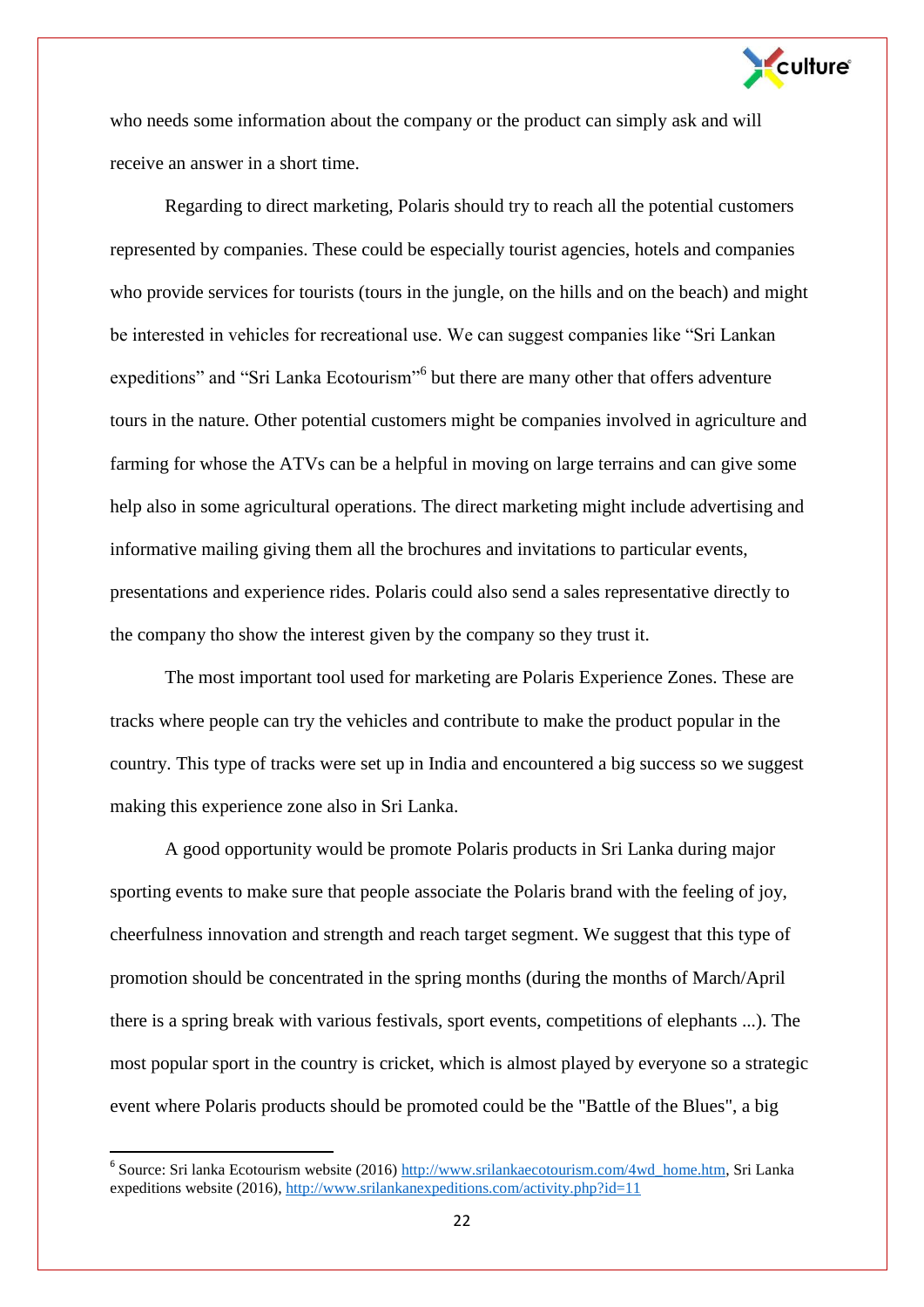

match that occurs between two of the best schools in Colombo, S.Thomas College Mount Lavinia and Royal College Colombo. This event brings together a lot of people, especially young people, so it will be perfect for publicizing Polaris products and get in touch with potential customers. Polaris could also sponsor a team and put the brand on the side-lines and in the players' shirts to enhance the visibility of the products.

In the first year when there is no brand consciousness the company has to publicize the product as much as possible so, the initial investments in promotion and advertising should be high in relation to potential sales. In fact, we suggest an investment of 15% of gross revenues in marketing. The potential ATVs gross revenue was obtained by taking into account that in the first two years in India were sold  $700 A T V s^7$ . Sri Lanka population is about 1.59% compared to Indian population but the GDP per capita is bigger (more than double) so in the first year Polaris can imagine to sell 14 ATVs in Sri Lanka for a total of 560 000 \$ and can invest 84000\$ in marketing. (700/2 \* 1,59% \*2,4\*0,15).

This amount should be so divided:

- 70%: Creation of Polaris Experience Zones, promotional events in which Polaris products are showed and can be tried (for example product placement in sports events and sponsorship of the most popular team in the country) (58,800\$);
- 5%: Improvement of the Official website (4,200 \$);
- 20%: Advertising for tourism companies and agricultural companies including advertising material with clear and comprehensive brochure (16,800 \$);
- 5%: Social media marketing realization and continuous updating of a Facebook page, Twitter account and Instagram profile, where young people often refers to purchase or search for customer reviews (4,200\$).

<sup>&</sup>lt;sup>7</sup> Source: Dnandia website (2016)[, http://www.dnaindia.com/](http://www.dnaindia.com/)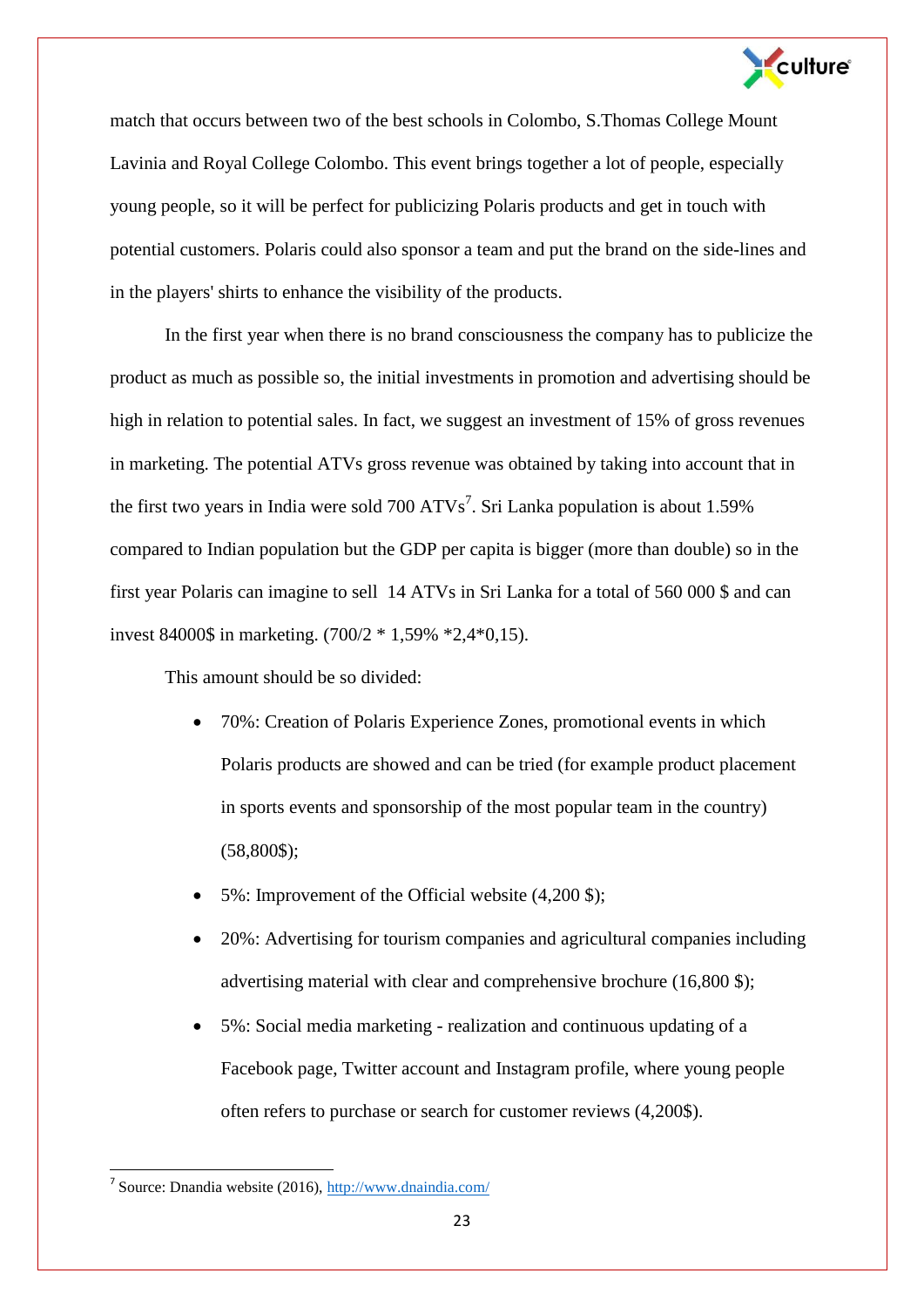

In the marketing plan, we do not consider any adaptation of the product for local markets because Polaris typically has a wide range of product with a lot of different options and different versions based on customer's needs so it is not necessary modify a product for a special market. Every market will find a product suitable to his requirements. For this reasons there are not any expected costs of adaptation on the division of costs.

### 7.0) Staffing

As we have suggested in section 4, Polaris India should export products through franchisees, which will only sell Polaris products. In order to enter the Sri Lankan market, it is important to find Sir Lankan entrepreneurs, which will be the best option as franchisees. In order to find such candidates we should hire a sort of a head-hunting agency which will find the best candidates. We think that is not necessary to hire new staff, every franchisee will have total autonomy in hiring its personnel and all the training and tutoring of the franchisees will be done by Polari India staff which is more prepared and have more experience.

The franchisor should be and must be a local person, who is more than well-informed about the ATVs market in Sri Lanka, about the country laws and restrictions, and with an experience in business. When we will find the best candidate for the franchisee, Polaris as a representative and responsible company will send a few experts to do some training and will help our new Sri Lankan partner to develop high skills in business, technical training and marketing. Polaris India will be the closest option for the franchisee if he get stuck in any problem spreading trough the Sri Lanka market. The franchisee will be not left alone if he starts to struggle.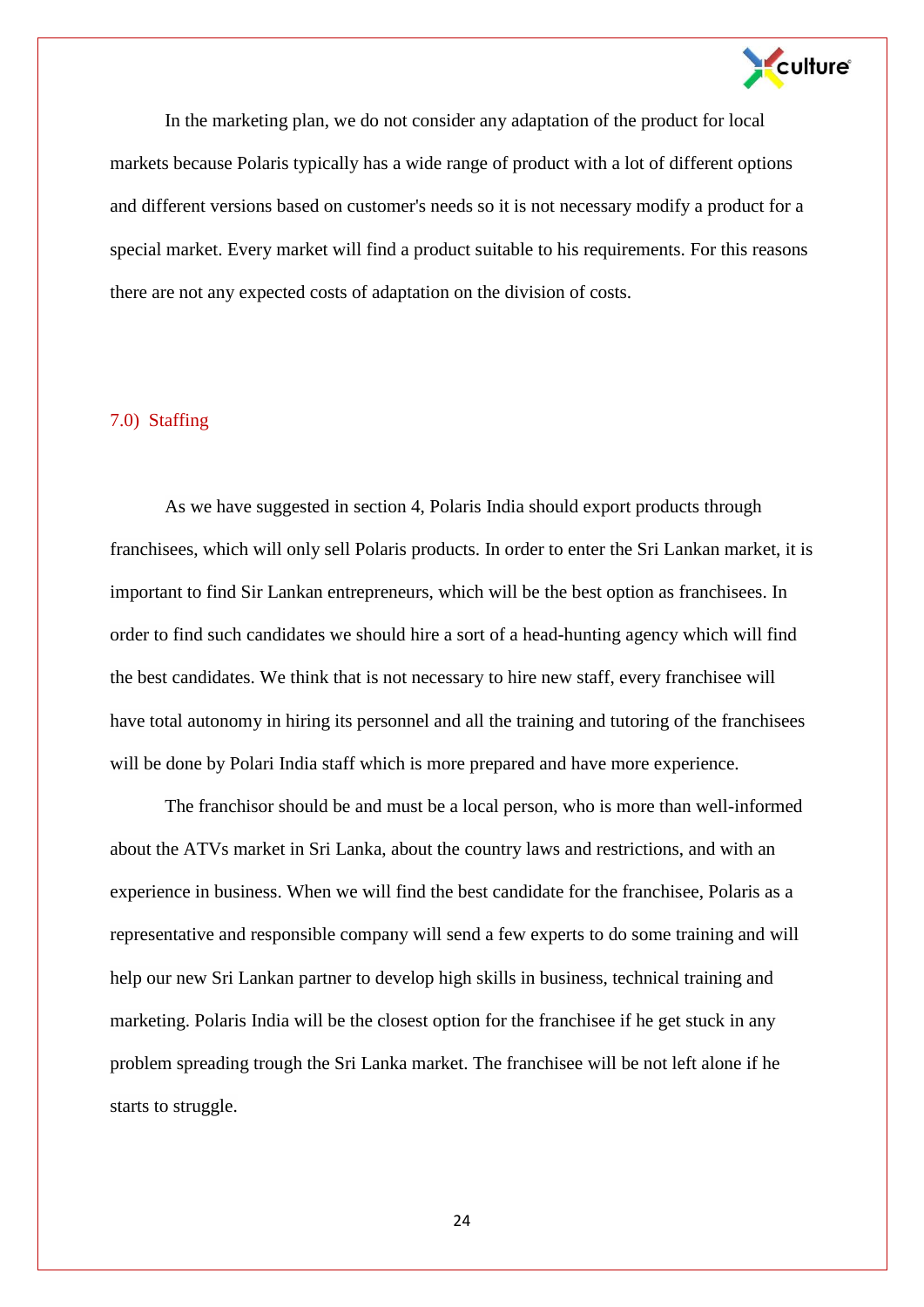

Some of the crucial things we will tend to search in the skills of our candidates are: fluency in the English language, basic knowledge of engineering, some experience in sales, knowing the market standards and norms which are needed for entering the Sri Lankan market. The franchisee will have total autonomy in his enterprise (he can employee as much stuff as he can carry on, Polaris will not interfere in his core decisions) but also he will have to respect the Polaris policies to keep the franchisee license. Polaris will also tend to advise the partner to not employee any staff until he gets a full training.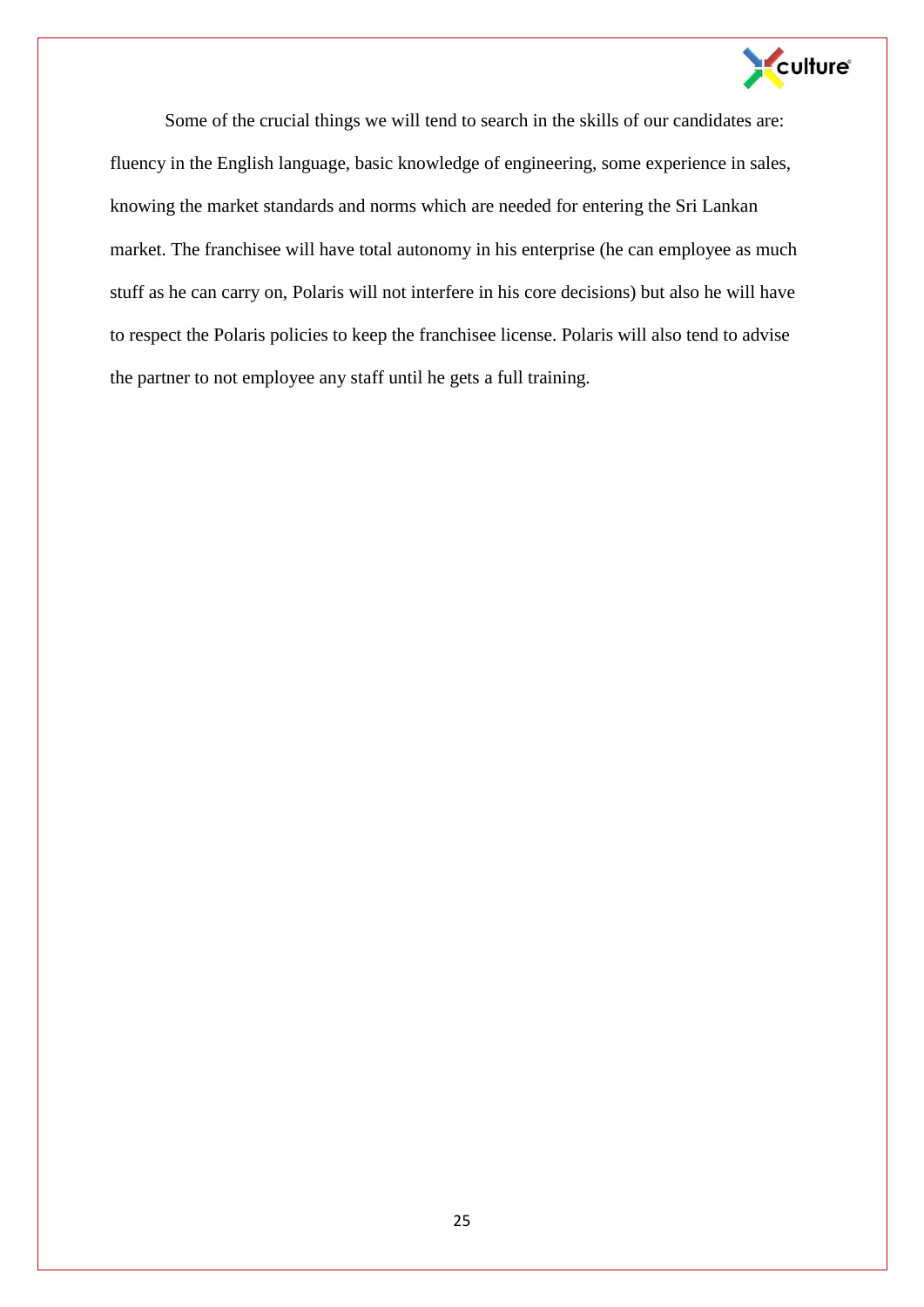

## References

Bureau Van Dijk, Orbis database, retrieved March 11, 2016

Central Intelligence Agency, The World Factbook: Bangladesh, retrieved March 15,

2016, from<https://www.cia.gov/library/publications/the-world-factbook/geos/bg.html>

Central Intelligence Agency, The World Factbook: Pakistan, retrieved March 15,

2016, from<https://www.cia.gov/library/publications/the-world-factbook/geos/pk.html>

Central Intelligence Agency, The World Factbook: Sri Lanka, retrieved March 15,

2016, from<https://www.cia.gov/library/publications/the-world-factbook/geos/ce.html>

Chaudhari Y. (2013, September 24), Polaris sees more competition in all-terrain

vehicle space, Dnaindia, retrieved March 5, 2016, from

[http://www.dnaindia.com/money/report-polaris-sees-more-competition-in-all-terrain-vehicle](http://www.dnaindia.com/money/report-polaris-sees-more-competition-in-all-terrain-vehicle-space-1893104)[space-1893104](http://www.dnaindia.com/money/report-polaris-sees-more-competition-in-all-terrain-vehicle-space-1893104)

Gov.Uk, Doing business in Sri Lanka: Sri Lanka trade and export guide, retrieved

March 15, 2016, from [https://www.gov.uk/government/publications/exporting-to-sri-](https://www.gov.uk/government/publications/exporting-to-sri-lanka/exporting-to-sri-lanka)

[lanka/exporting-to-sri-lanka](https://www.gov.uk/government/publications/exporting-to-sri-lanka/exporting-to-sri-lanka)

Mahendra A., 2014, April 14, Polaris India, diversification to lead growth, retrieved

March 5, 2016, from [http://autotechreview.com/news/item/1214-polaris-india-%7C-](http://autotechreview.com/news/item/1214-polaris-india-%7C-diversification-to-lead-growth.html)

[diversification-to-lead-growth.html](http://autotechreview.com/news/item/1214-polaris-india-%7C-diversification-to-lead-growth.html)

Narasimhan T. E., 2015, July 18, Polaris will consider manufacturing in the country:

Pankaj Dubey, retrieved March 5, 2016, from [http://www.business-](http://www.business-standard.com/article/companies/polaris-will-consider-manufacturing-in-the-country-pankaj-dubey-115071700144_1.html)

[standard.com/article/companies/polaris-will-consider-manufacturing-in-the-country-pankaj](http://www.business-standard.com/article/companies/polaris-will-consider-manufacturing-in-the-country-pankaj-dubey-115071700144_1.html)[dubey-115071700144\\_1.html](http://www.business-standard.com/article/companies/polaris-will-consider-manufacturing-in-the-country-pankaj-dubey-115071700144_1.html)

Polaris Industries website, About Polaris, retrieved March 5, 2016, from

<http://www.polaris.com/en-us/company>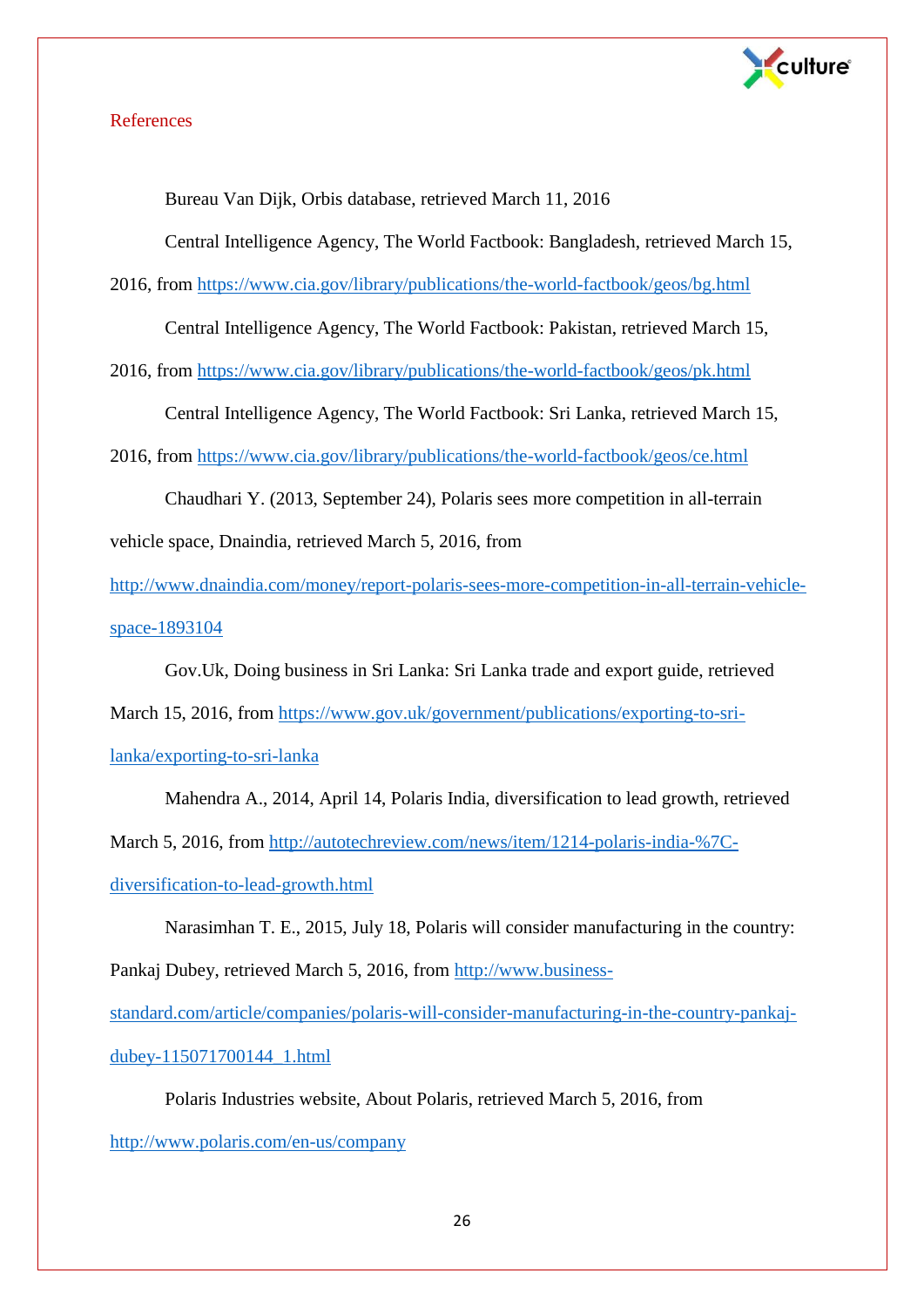

Polaris India website, About Polaris India, retrieved March 5, 2016, from

<http://www.polarisind.in/polaris-india>

Polaris India website, About Polaris Industries, retrieved March 5, 2016, from

<http://www.polarisind.in/polaris-industries>

Polaris India website, History and heritage, retrieved March 5, 2016, from

<http://www.polarisind.in/history-heritage>

Sri Lanka Ecotourism website (2016),

[http://www.srilankaecotourism.com/4wd\\_home.htm](http://www.srilankaecotourism.com/4wd_home.htm)

Sri Lanka expeditions website (2016),

http://www.srilankanexpeditions.com/activity.php?id=11

World Bank, Sri Lanka: a Systematic Country Diagnostic, retrieved March 10, 2016,

from [http://www.worldbank.org/en/news/feature/2016/02/15/sri-lanka-a-systematic-country-](http://www.worldbank.org/en/news/feature/2016/02/15/sri-lanka-a-systematic-country-diagnostic)

[diagnostic](http://www.worldbank.org/en/news/feature/2016/02/15/sri-lanka-a-systematic-country-diagnostic)

World Bank, Sri Lanka: Overview, retrieved March 10,2016, from

<http://www.worldbank.org/en/country/srilanka/overview>

World Travel and Tourism Council, Travel and Tourism Economic Impact 2016:

Bangladesh, retrieved April 15, 2016, from [http://www.wttc.org/-](http://www.wttc.org/-/media/files/reports/economic%20impact%20research/countries%202016/bangladesh2016.pdf)

[/media/files/reports/economic%20impact%20research/countries%202016/bangladesh2016.pd](http://www.wttc.org/-/media/files/reports/economic%20impact%20research/countries%202016/bangladesh2016.pdf)

[f](http://www.wttc.org/-/media/files/reports/economic%20impact%20research/countries%202016/bangladesh2016.pdf)

World Travel and Tourism Council, Travel and Tourism Economic Impact 2016:

Pakistan, retrieved April 15, 2016, from [http://www.wttc.org/-](http://www.wttc.org/-/media/files/reports/economic%20impact%20research/countries%202016/pakistan2016.pdf)

[/media/files/reports/economic%20impact%20research/countries%202016/pakistan2016.pdf](http://www.wttc.org/-/media/files/reports/economic%20impact%20research/countries%202016/pakistan2016.pdf)

World Travel and Tourism Council, Travel and Tourism Economic Impact 2016: Sri

Lanka, retrieved April 15, 2016, from [http://www.wttc.org/-](http://www.wttc.org/-/media/files/reports/economic%20impact%20research/countries%202016/srilanka2016.pdf)

[/media/files/reports/economic%20impact%20research/countries%202016/srilanka2016.pdf](http://www.wttc.org/-/media/files/reports/economic%20impact%20research/countries%202016/srilanka2016.pdf)